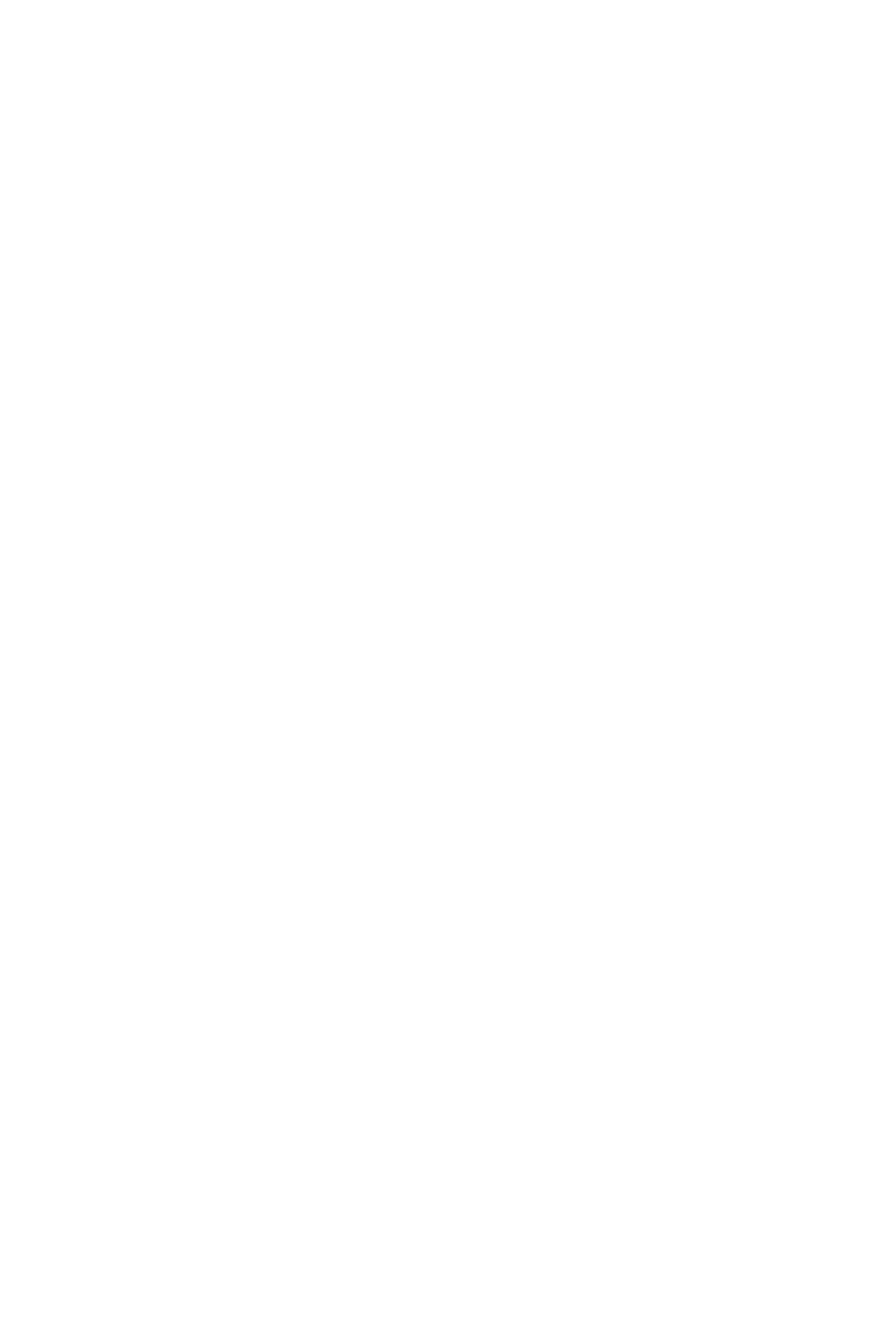# **OG's Speculative Fiction Issue #19 July**

## Table of Contents

| <b>Cover Art - Liz Clarke</b>       |                                           |
|-------------------------------------|-------------------------------------------|
| <b>Editor's Letter</b>              |                                           |
| <b>Stories:</b>                     |                                           |
| The Theseus Woman<br>By Brian Trent |                                           |
| Who Dares Call It Murder?           |                                           |
| Day of The Sentient                 | By William Todd Rose manufacturers and 23 |
| Poetry:                             |                                           |
| Things That Irritate Count Dracula  |                                           |
| <b>Interview:</b>                   |                                           |
|                                     |                                           |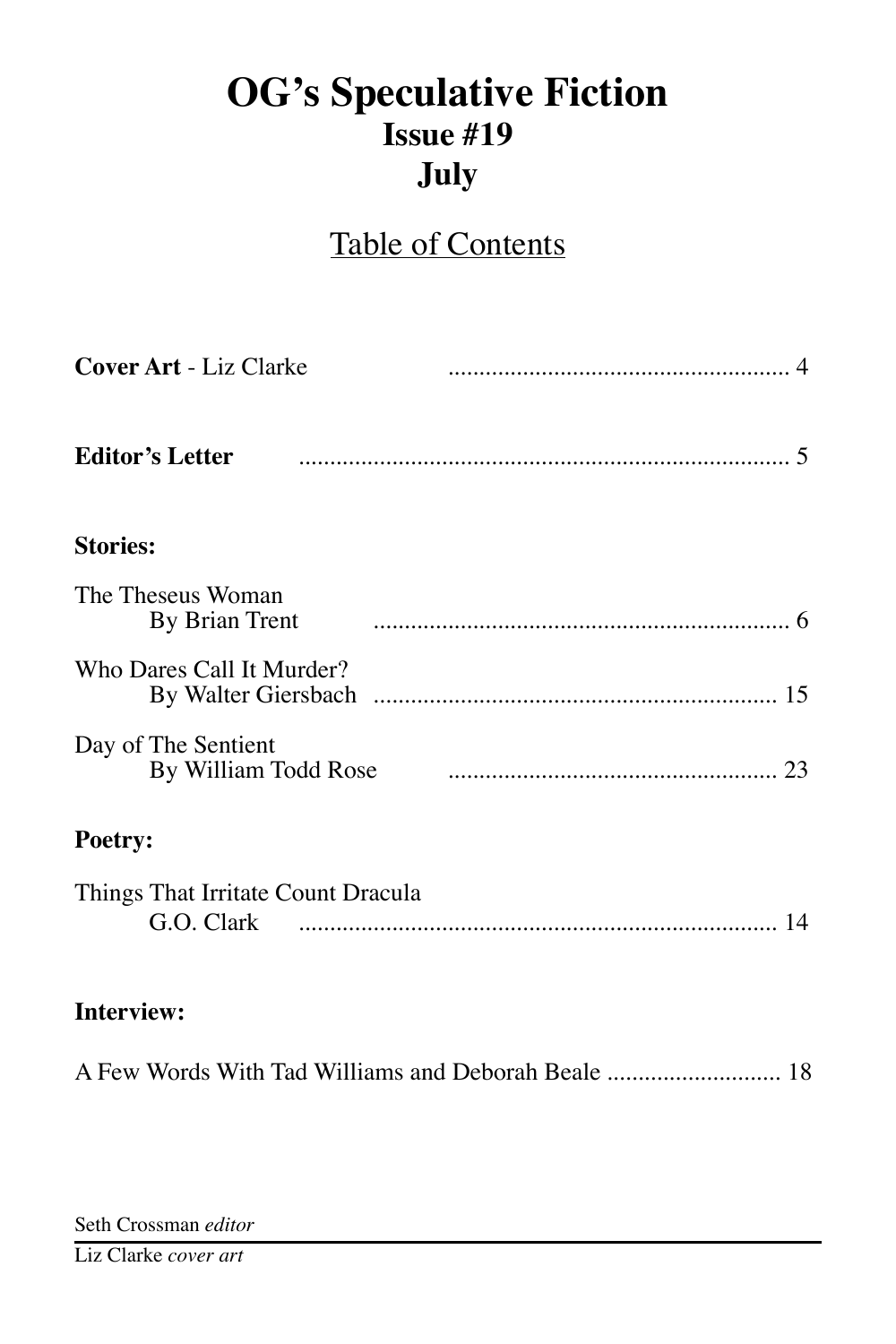# Cover Art: *Heart* by Liz Clarke

Liz Clarke lives in Cape Town, South Africa. Her fantasy and science fiction illustrations have been published by magazines such as Postscripsts, Strange Horizons, Heliotrope, Spacesuits and Sixguns, Orson Scott Card's Intergalactic Medicine Show and Jim Baen's Universe. She has also contributed art to several role-playing games. You can see more of her work at www.lizclarke.co.za.

Publisher, Golden Acorn Press Editor, Seth Crossman

Issue #19 July 2009

OG's Speculative Fiction is published every other month as an online and print magazine featuring speculative writing and art, by Golden Acorn Press, a division of the Opinion Guy. It can be found online at http://theopinionguy.com. © 2009 by Golden Acorn Press, a division of the Opinion Guy, all rights reserved. Protection secured under the Universal Copyright Convention. Reproduction or use of the editorial or graphic content in any manner without express permission is prohibited. All stories are fiction and any similarity to real persons or events is coincidental. Contact the editor at editor@theopinionguy.com.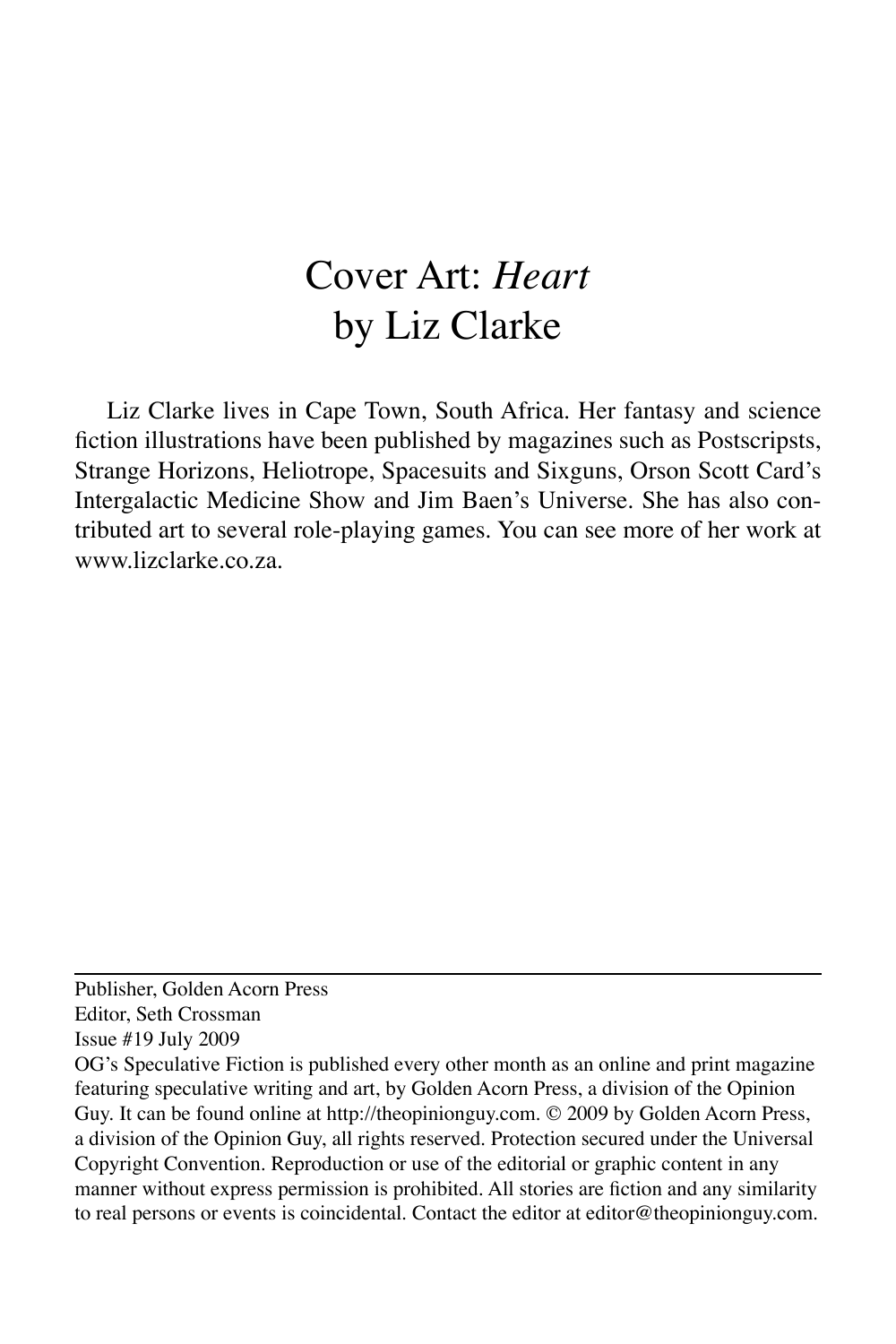# Editor's Letter

**I** have always enjoyed sitting down with intelligent, interesting people and having a good conversation with them. Some of my best conversations have been with world travelers, people who have gone out and seen the world. These people always have interesting stories to tell of their adventures, of seeing grand sights, of the strange nuances and cultural differences they saw and experienced during their trips. I enjoy these conversations because in a way I am traveling with them. I get to see things and hear things I wouldn't ordinarily.

Other interesting people I have been able to sit down with have done no traveling whatsoever. However, they seem to have squeezed life of more truth and flavor than anyone else. You know the kind of people I am talking about. They are often older, and more stately and take their time when answering. They are very content to listen and then seem to offer pounds of wisdom in a single sentence. These are the kind of people you go to when you have a tough problem and need help. I feel blessed just to be able to sit down to dinner with them or sit in their living room and try to soak in their wisdom.

Over the years I have also had the pleasure of interviewing some of my favorite authors, talented people who see this world or other worlds and are able to bring them to life through words. These authors are able to understand human nature and capture some of its intricacies in a cast of characters. Their books have always been special by allowing me to experience parts of the world and side to human nature that I can't personally.

I have always found intelligent, interesting people more than willing to share their time when I want to ask questions. That is a beautiful thing. These kind of people could refuse. After all they went through the hardship and pain and effort to become wise. But perhaps part of being wise is wanting to share that wisdom. When I approached Tad Williams and his wife, Deborah Beale, I found them just as willing and able. And, not surprisingly, not a single one of the interviews I have done over the years has been dull. Theirs is no exception.

I hope you enjoy the interview, their recent book, The Dragons of Ordinary Farm, and our latest issue.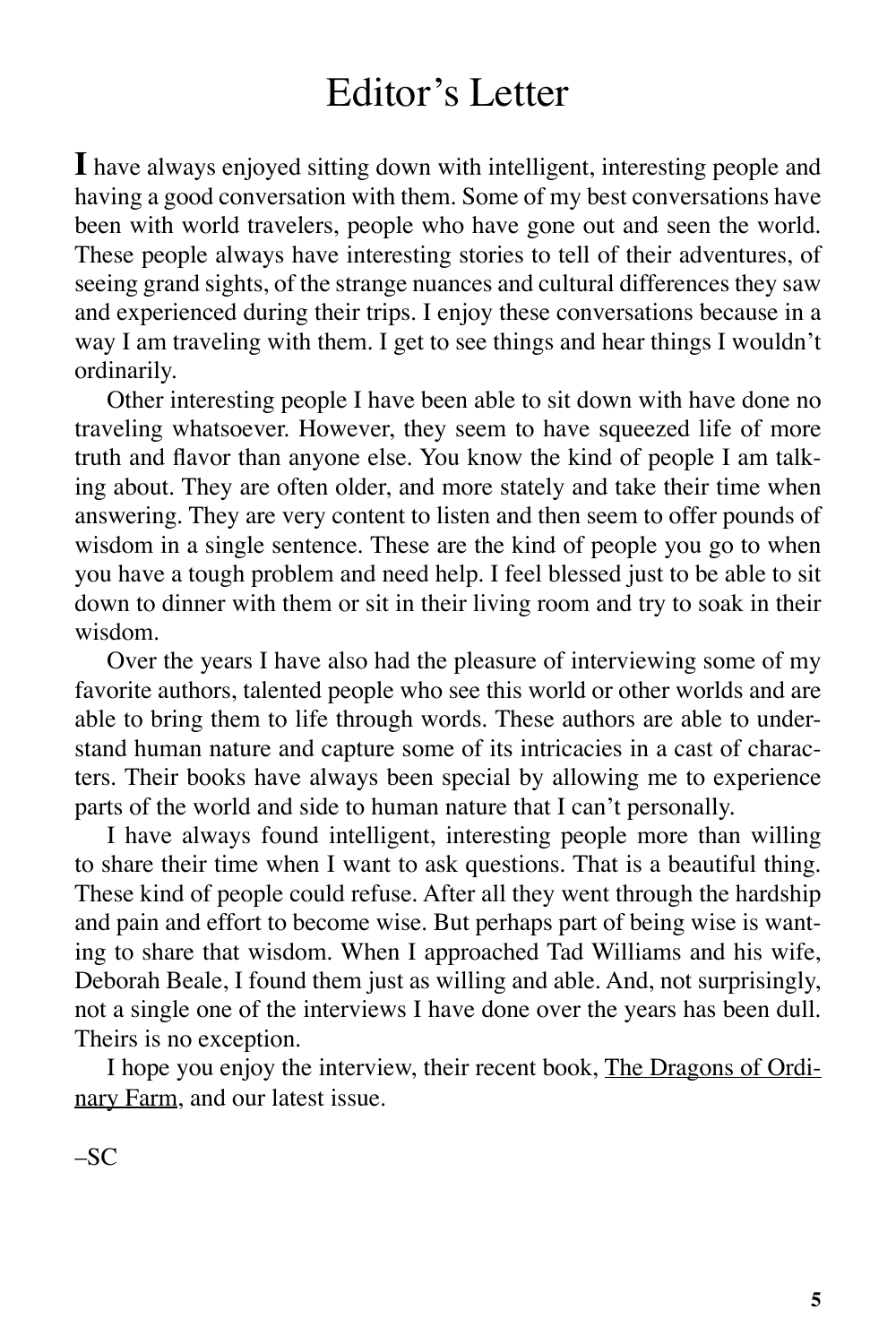## **The Theseus Woman by Brian Trent**

*Brian Trent is a novelist, screenwriter, and poet working in multiple genres. His work has appeared in Strange Horizons, The Humanist, Clarkesworld, The Boston Literary Magazine, The Eclectic Muse, and a hundred other publications. He was last year's Honorable Mention winner in the Writer's of the Future contest and a panelist at Yale University for their "Literary Visions" seminar about the future. He is also the author of the novel Never Grow Old, a retelling of Gilgamesh. Can a human be rebuilt? Find out in this story.*

Steve had logged over two hundred hours at Studio Nanonix trying to resurrect his dead wife, and even the staff were starting to worry. "She never got saved, man," the Nordic muscle-bound manager said. "It's not that we don't appreciate your business. It's just, you know…you can't reconstruct someone without a full capture!"

Steve turned his gaunt, haunted face toward him, and his voice seemed to come across a hundred leagues of wasteland and winter cliffs. "Are you telling me to stop?"

The manager felt his resolve wither. There was no pleading with this wraith-like creature who had invaded his shop, despite the complaints of other customers. The regular clientele of designers, thinksplash artists, and professional bards didn't like Steve Steinbeck. What started as fascination with the man's ceaseless industry was now horror at this testament to obsession. Every so often an unwary new customer would approach Steve, drawn by his machine-like proficiency at the workbench, and ask what he was working on. New game? New sensoramic? Hey you know, people were making a fortune on those things? Can I see?

Then Steve would give them his specter-from-the-grave look, and explain what he was involved in.

"My wife died two years ago. I need to bring her back."

Invariably, the customer would shrink away from him, barely an offer of consolation in the retreat. It was like something had crawled over their own graves; the fleeting glimpse into a Frankensteinian soul was enough to unsettle the most steely nerves.

Steve Steinbeck was becoming an urban legend.

And like legends, stories were circulating about him. People said he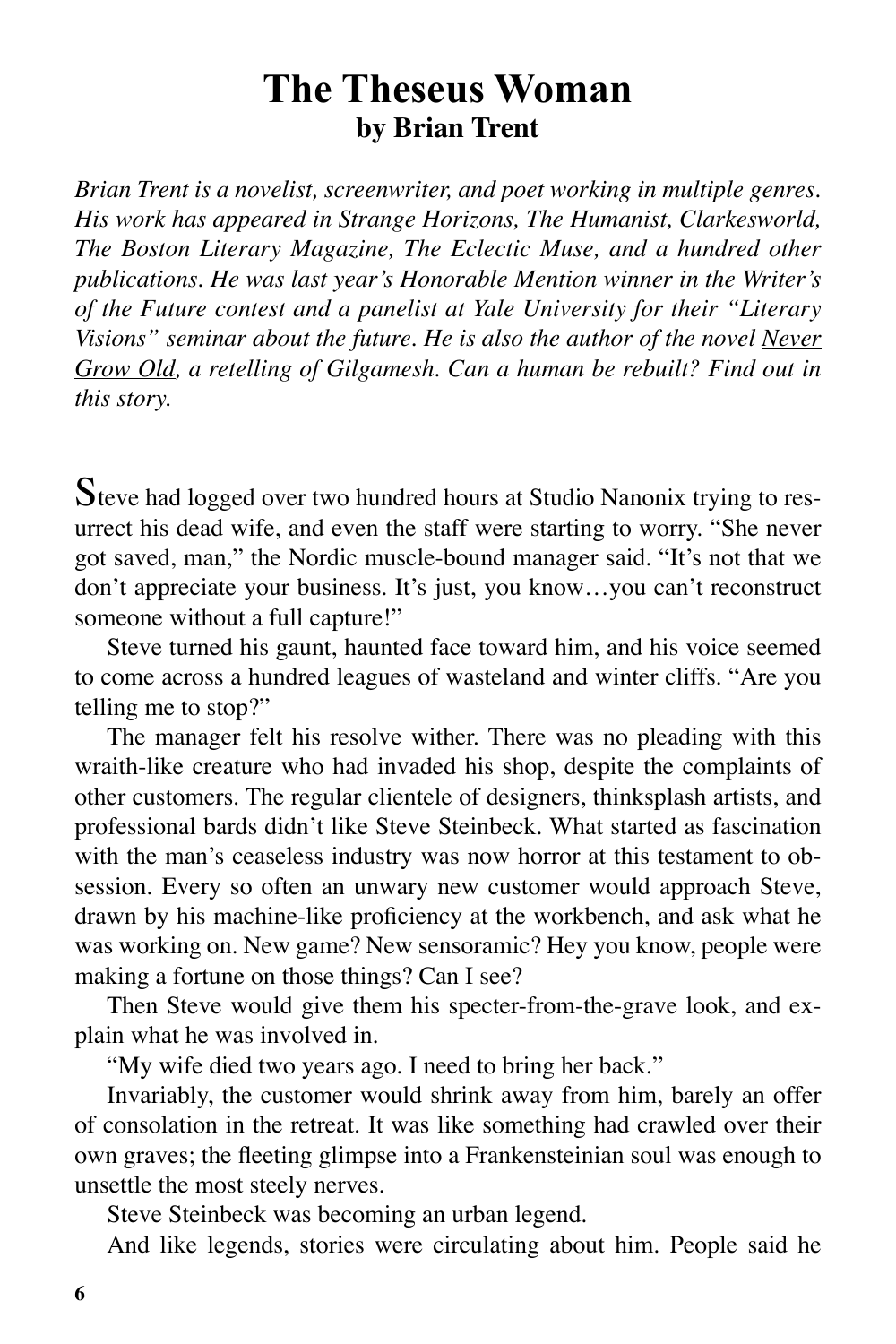whispered strange, alien phrases to himself while he worked, that he never slept or ate, that it was he who was dead, possessed by zombie-like mindlessness to resurrect his true love.

The Nordic manager shuddered as he considered these things. The evening was already late, and steady snow was dressing the city outside in layers of icy shellac. In the corner of the shop, Steve was hunched over the workbench, three computer monitors surrounding him in a mockery of embrace, the tentacles of the capture-jack snapped across one eye, one ear, and his mouth.

"The snow's coming down hard, man," the manager called to him. The rest of the studio was deserted. "I'm closing up in twenty minutes, okay?"

Steve glanced up with one uncovered eye. He snapped the jack away from his grinning, bluish lips.

"The Theseus ship," he said, and then laughed uncontrollably.

\* \* \*

His dead wife laughed at his expression. Holding the ends of her dress up so the seawater wouldn't dampen them, she twirled once around.

"Are you so afraid of the sea that you won't save me if I drown?" she taunted, her teeth a flash of white. Her pretty eyes wrinkled.

Steve watched her closely through the eye-jack. The problem wasn't the way his dead wife looked—she looked fine. He had poured photos and notes and sixteen precious videos into the sim-feed, fueling the patternmatching extrapolative beast and counting on a little magic. His fingers were pink hummingbirds over the two keyboards, one white and one black. The white keyboard was all letters and numbers. The black one was like a sheet of polished glass, and he would wave his hand over it and control the features of the sensoramic.

Rebecca's soft, childlike voice had been lifted wholesale from digital vaults. Her movements were spot-on. She smiled a little too aggressively now, though Steve wasn't going for total perfection here. Before she killed herself, the real Rebecca had owned two kinds of smiles. One was a mousy, embarrassed, fragile expression...the hallmark of a lifetime of abuse. The other—cheek-splitting and eye-wrinkling—was the rare treasure he saw alltoo-often. Eighteen months of marriage, and he had made it his daily goal to conjure that smile. He brought her flowers and candies, took her to dinners, showered her with warmth. When he earned the smile, he felt vindicated. When it failed to come, he grew bitter.

All she had to do was smile! How much was it to ask? Emotionally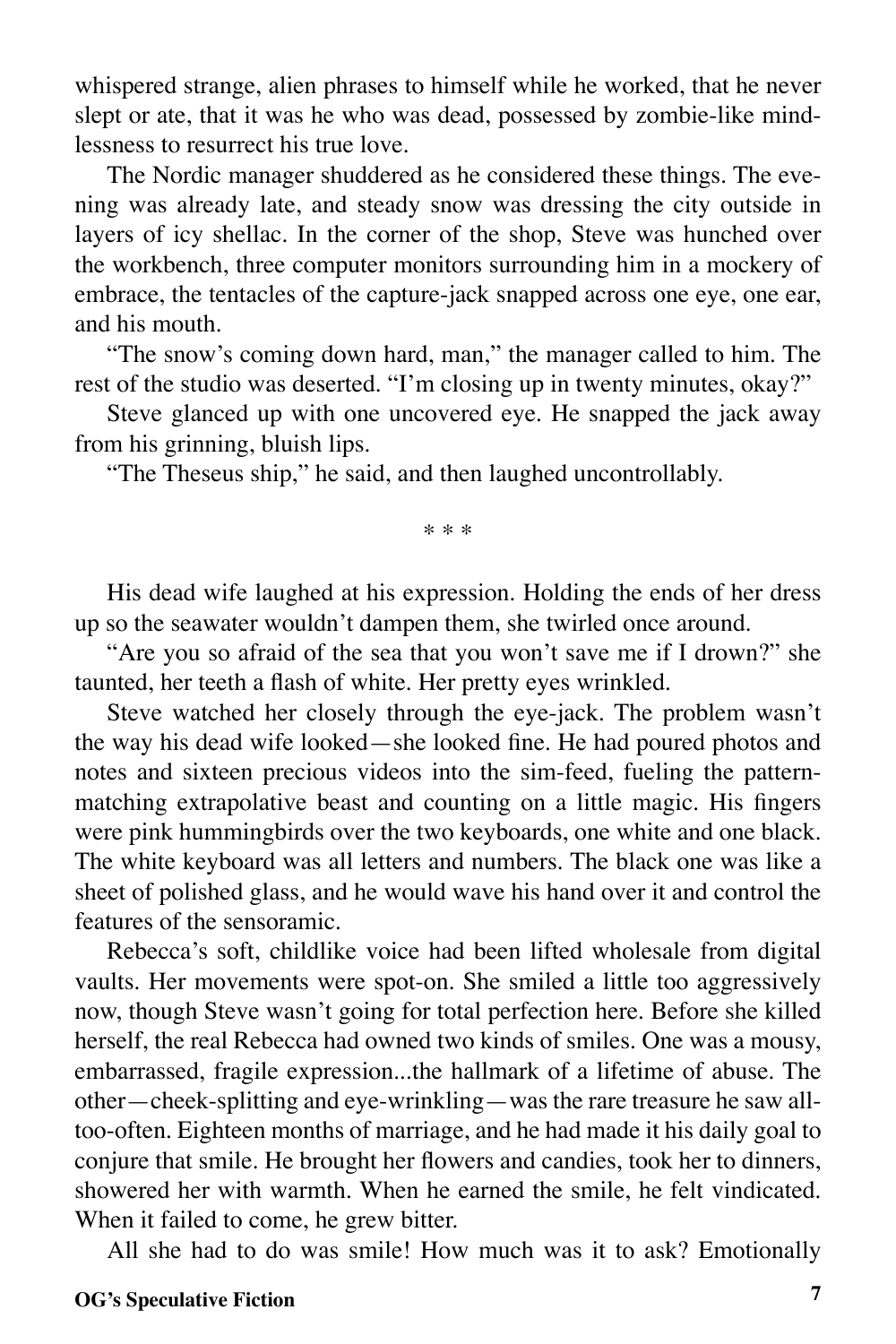wounded, the pin-cushion for her controlling drug-using brother who in a drunken fit once drowned her favorite dog Echo in their pond, she had been destined for loneliness until she met Steve. They had been coworkers in the same office, her on the lower level, he on the upper. Steve liked pretty women, and Becky was a dainty freckled creature of demure beauty. She rarely made eye-contact, but when she did…oh!

He needed to possess her. Like a battlefield tactician he set about wooing her. When he learned of the monstrous situation at home, he moved her out of the brother's house. He was her Galahad, she the princess from the tower.

Her smile was his Grail. One simple movement of lips, one blush of color to pale cheeks. Steve could spot a fake. He didn't like it when she didn't smile, but it was worse when she tried to please him with a forgery.

*Why aren't you happy with me?* he snapped. *Without me you'd be noth*ing! You spend more time picking seashells than with your husband! Want *me to call your brother up? Want me to return you to him? Most things have a return policy if they arrive broken!*

Steve was aware of his own cruelty, and had used it proudly in his schoolboy years. There was something satisfying in getting under a person's skin. People were like video games; certain buttons and algorithmic patterns would result in a set number of predictable outcomes.

In front of him, Becky's digital ghost gave a light run over the digital beach, seeming to delight in the explosion of ocean surf around her.

"Why did you kill yourself?" he cried.

She looked away from the tumultuous waves. The Lighthouse Point program was the closest he could find to their actual home on Block Island. "What do you mean, my love?"

His voice shook. "You stupid, stupid creature! I saved you from your brother! He had you whipped like a goddam dog!"

"I know you saved me," Becky said, eyes downcast. The words sounded good, lifted from his own script. "I thank you for that, Stevie."

*Ah! Very good!*

"Really?" he said carefully, not wanting to prod the sprite too harshly at this difficult stage. "You appreciate all that I did for you?"

She nodded. Breakers exploded behind her, milky foam and tumbling seaweed swallowing the sand.

"Even if I lose my temper sometimes, you still love me?" Another nod.

"Would you ever kill yourself?"

She gave an astonished start. "Never!" The biggest breaker rose behind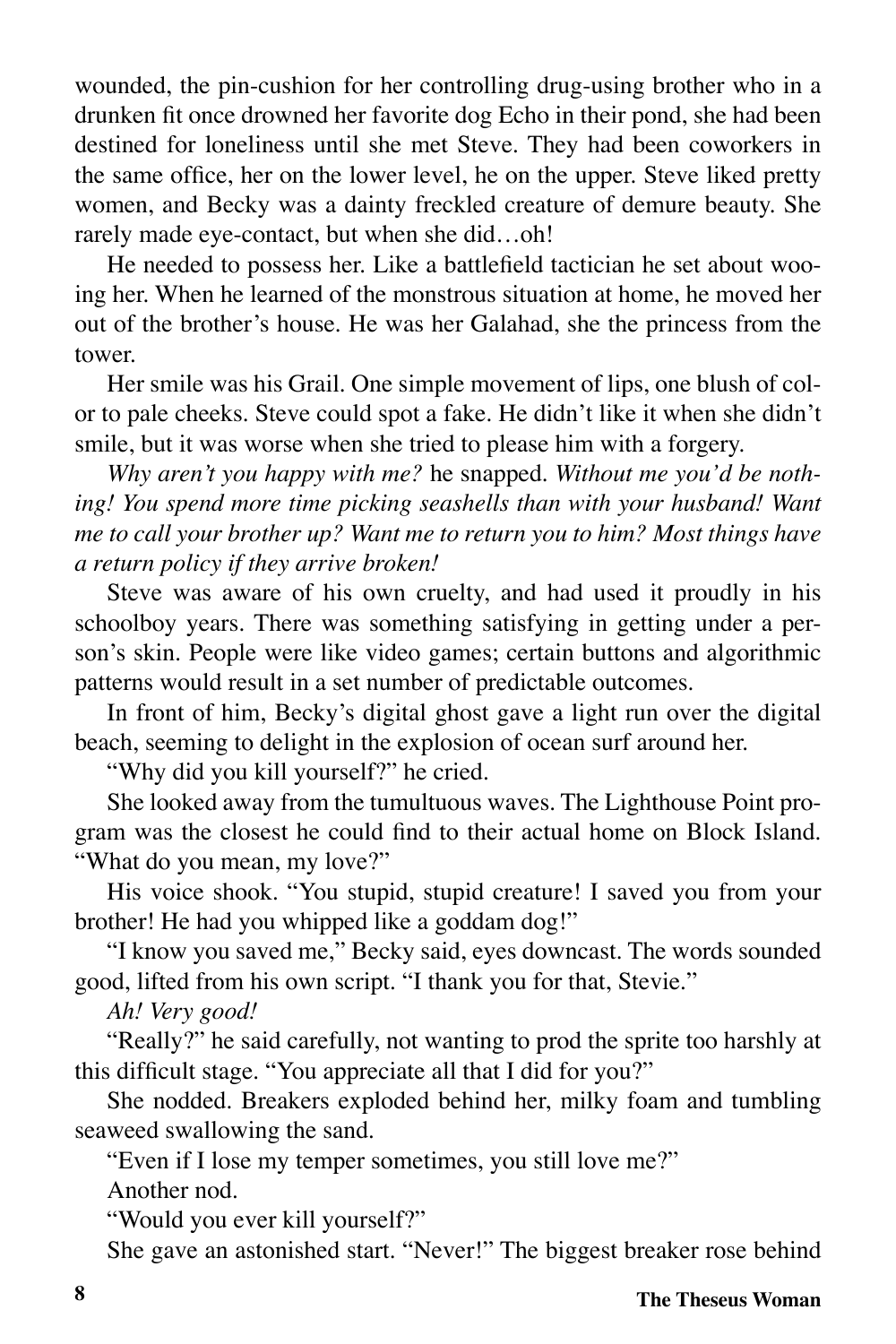her like a dark pyramid, glassy and terrible, and then collapsed in on itself with a melody of velvet thunder. The sound was very loud, and the Becky sprite did what its default programming told it to: Look in the direction of loud noises. It was proof, yet again, that this was all a constructed fantasy. The *real* Becky would know better than to turn away from him when he was talking.

"Becky!" He clapped his hands. "*Look* at me!"

Her head swiveled back. The next wave was louder than the first, and again elicited that cold robotic glance.

"I said *look* at me! Staring at the sea isn't going to bring Echo back, is it?"

There! Becky's face flashed with anguish, color splashed on her pale cheeks. Steve knew it was all pixels and pre-rendered responses, but it imitated life uncannily well. This wasn't merely an animated photo anymore; for that instant, Becky lived again. He had seen that hurt look from her so many times.

Steve licked his lips. "Is that what did it? Two years of music, trips, presents…all forsaken because of my temper? You belong to me, don't you? You want to make me happy, right? How did killing yourself make me happy?"

"No. It's not…you did…what to say…"

Come on! He could nearly see behind the render, lines of invisible code struggling to adapt the shards of her soul from the extrapolative to this moment of rebirth. Her eyes moved like an REM sleeper. The color on her face burned, she scowled, the flash of teeth again in a curiously feral way…

Rough hands were on him, suddenly. Steve felt himself yanked out of the sensoramic.

The two policemen were huge men, one white and one black. "Come on, kid. You need a rest now, you really do."

"Let me save it!" he screamed wildly. "Let me save it! I made progress today!"

His eyes found the manager while the cops dragged him away. "Please save it for me! Please! I won't cause you any trouble! Just save it!"

He thought he saw the manager nod.

He hoped.

\* \* \*

"Why do you like Greek mythology so much?" he barked, about a week before Becky's suicide.

Becky blinked in surprise at him, instinctively tucking her arms into a

#### **OG's Speculative Fiction 9**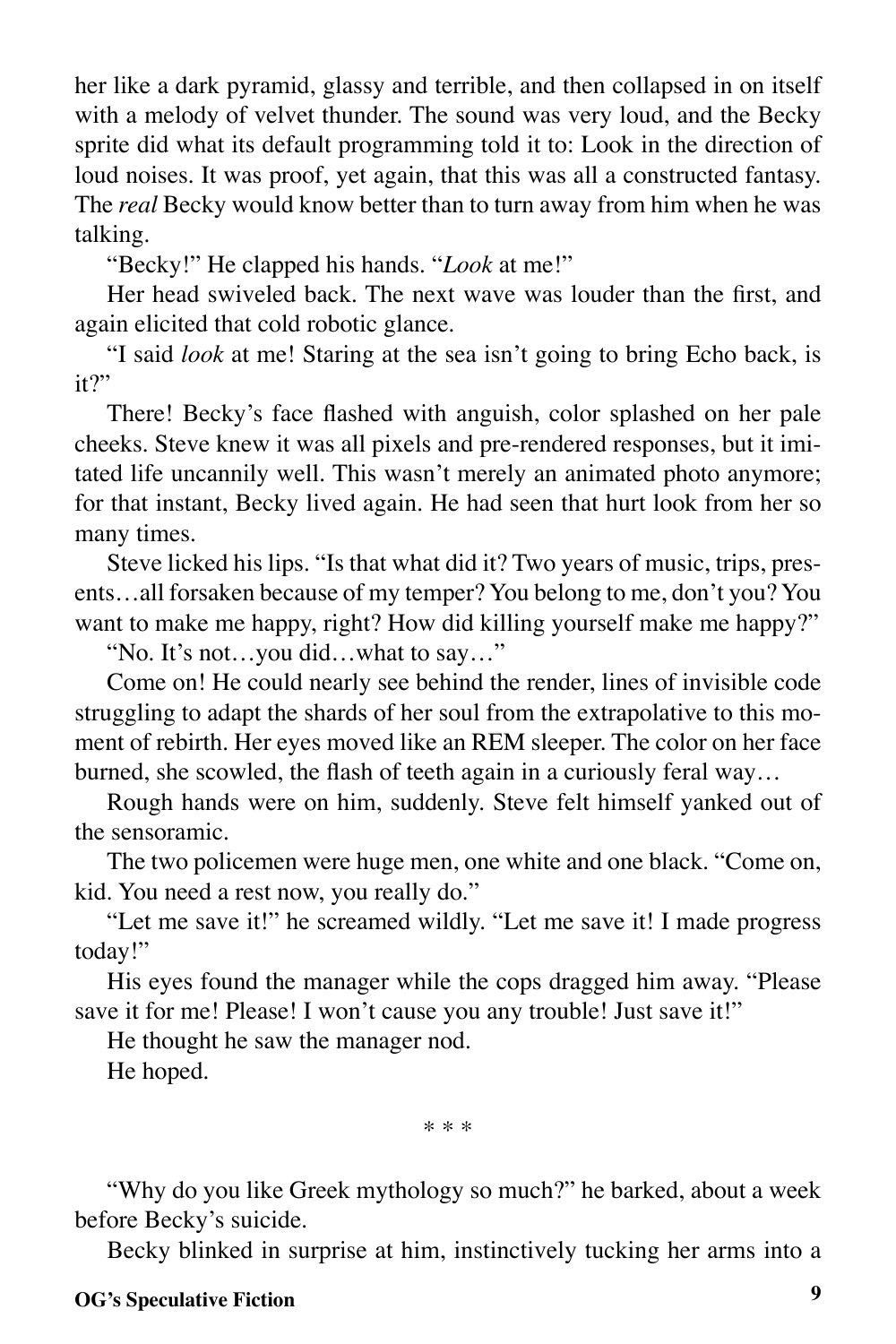defensive posture. They were on the porch of their home, overlooking the modest garden with a nice view of the beach and oak tree. Steve had bought it because Becky liked the porch. It was a great investment, since she was always there when not roaming the beach. Her tiny butt was nestled into the swinging bench, a naval orange in one hand and a book on Greek myth in the other. The swinging bench was where she liked to read, do needlework (of butterflies, always butterflies) or gaze out at the sea. It was the only place where she seemed truly happy, rocking back and forth like a willow in the breeze.

"The stories are so much fun," she explained in her little girl voice. Becky was twenty-six, physically, yet she still sounded like she was a timid thirteen.

Steve snatched the book from her. His eyes swept over a few paragraphs, not really reading it, just selectively nabbing a few phrases that he could weave into an insult. "Who gives a shit about the...ship of Theseus?"

She smiled. "Who gives a *ship* about Theseus?"

He cracked a grin. "Yeah." He liked when she smiled for him.

"When Theseus came back from Crete, he had his ship propped up on a platform in memorandum. Later generations of Greeks carefully maintained it. But the ship was made of wood, and wood rots, so whenever an oar would fall off they would make a new one. The planks would go, and their carpenters would fill in the hole with replacements. They did this for centuries."

This was one of the longest speeches he had ever heard from her. "So?"

She looked at him in surprise. "So was it the ship of Theseus anymore?"

\* \* \*

The police let him go after one night in jail, without ever charging him with anything. "Get some rest," the white, mustachioed officer advised. "And next time the manager says it's time to leave, do so. He's not pressing charges. Lucky for you he's a nice guy."

Steve gathered his personal items and went straight back to Studio Nanonix, so energized by his revelation yesterday that he forgot his morning coffee.

"I saved it for you," the manager said in an apologetic tone. "Look, I'm sorry for—"

"That's fine, thanks." Steve rushed to his corner of the shop, collecting the stares and whispers of other customers, and booted up his program.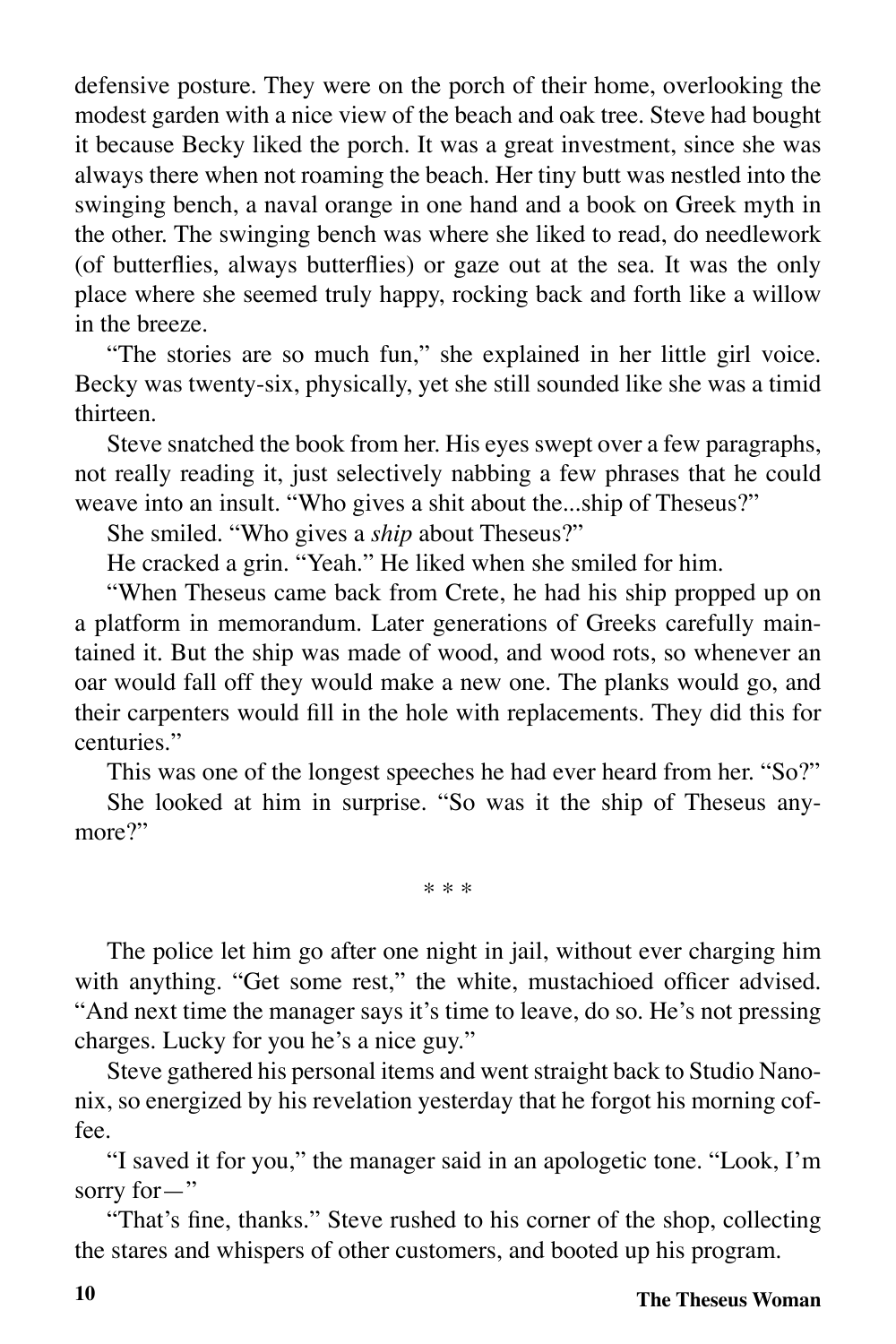Becky never saved herself. It was an expensive process to stand in that polished steel chamber while white light crawled in your head, capturing the position of ever neural synapse and dendrite. Whenever Steve offered to pay for it, she declined, saying the whole thing scared her. "It's like having your soul caught."

But she was wrong. The mind was nothing more or less than software running on the brain's substrate. A DC was a snapshot and shield against mortality. Once he even dragged her to a save center, but she wouldn't sign the agreement form, and the ensuing argument in the waiting room caused the police to get called. So pliable she was, and yet at times her resolve was like the roots of the oak tree in their yard.

Without a save, her death had been ultimate. All Steve could do was supply the capture-drive with images, recordings, even entries from her diary, in the desperate effort at reconstituting her. Like that damn Greek ship.

Steve eagerly beckoned the manager over. The man arrived, looking nervous.

"Yes?"

Steve smiled. "You're right, you know. She was never saved, so all I'm accomplishing is making a superficial phantom."

The manager's blue eyes moistened. "Look, man. I'm glad you finally see—"

"That's why," Steve interrupted, "I need to do a download of *my own memories of her.* You need to graft a touch of my thoughts into the mix." His eyes hardened when he saw the manager's expression. "I know it takes a splicer. You've got my card on file, so go order one. Now."

" $Sir -$ "

"I'm so close. It's almost over, can you appreciate that?"

"But if you do that you—"

"Please!" Steve roared.

The splicer had to be ordered from Akihabara, and it took three weeks to arrive. When it did, Steve worked for two more weeks before calling the manager over one final time.

"Dude?"

Steve hugged him fiercely. "It's time to print."

\* \* \*

A double mortgage paid for the printout. He went to pick it up himself at the Boston production center of AztecSky, sat nervously in a salmoncolored waiting room while the monitor flashed a sleek CGI documentary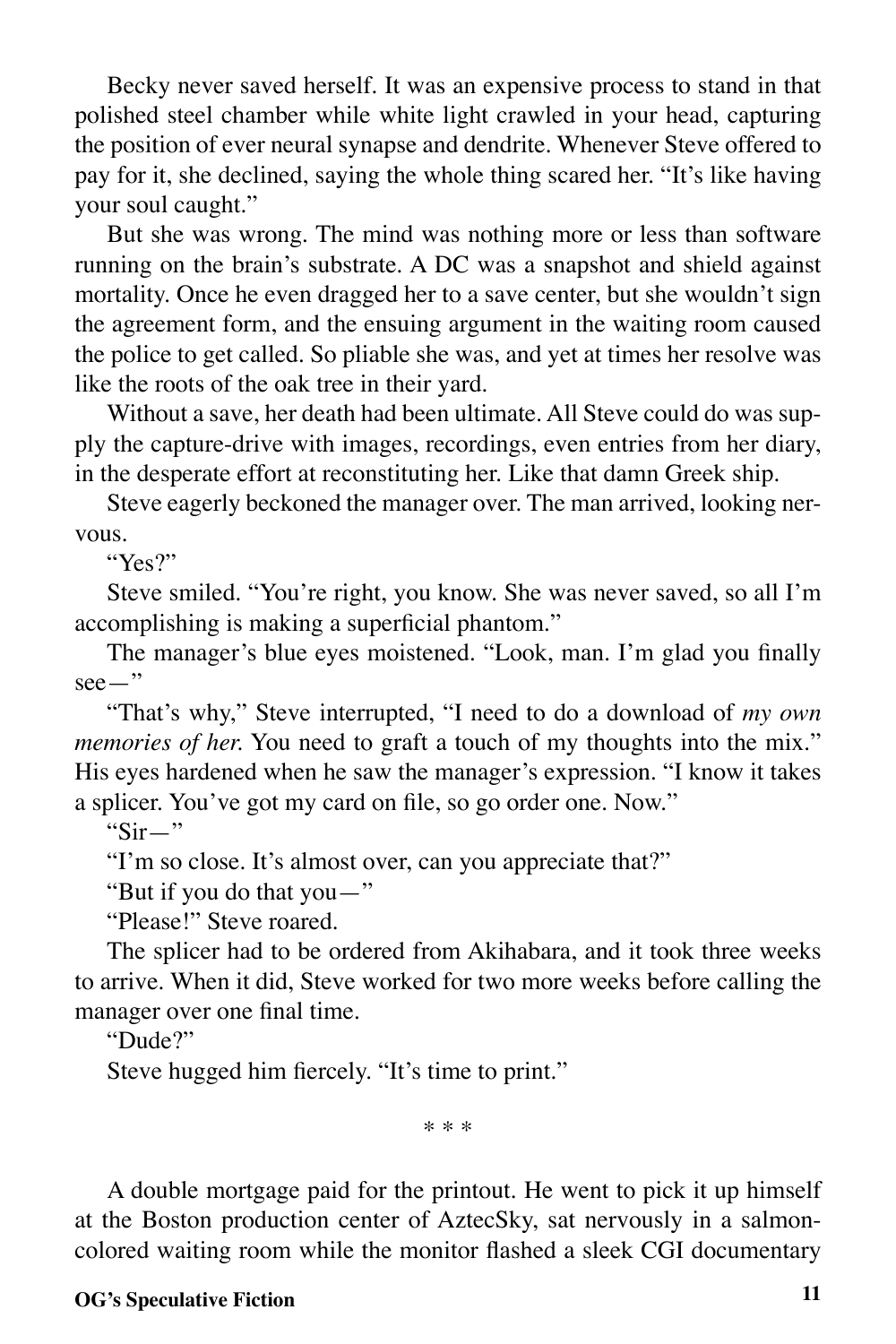on how bodies were grown from genetic sampling (in Becky's case, the hair from an old brush) and then flash-imprinted with the DC.

When the lab doors swung open, two technicians stood flanking a woman. They had gotten her hairstyle wrong, but otherwise it was Rebecca Stratdman.

"Becky?" he asked, rising slowly from the chair.

She looked a little bewildered. "Sweetums? Where are we? Why do you look…um…so messy!?"

He did look messy. Steve had barely thought of all the weight he'd lost, or the wild hair, the dark sunken eyes, scraggly beard, until the morning of the pickup. His bathroom mirror had revealed a skeletal revenant like a Mexican *calaca* doll. So Becky was right. It wasn't an insult—Becky didn't know how to be critical or insulting. Steve had the monopoly on that.

Seeing her alive again, though, made his body shake like a fragile tree in the wind. He hobbled to her, wrapping his arms around her new warmth with helpless tears.

"Sweetums?" she whispered. "What happened to us?"

The lie he spun her, about a car accident and coma, during the return drive to Rhode Island impressed even him.

\* \* \*

Steve had flowers waiting at the house in a floral supernova of red roses, yellow daffodils, bluebells, and purple tulips. He made her favorite dinner of rosemary chicken, noodles, and tomato soup. She smiled in pleasant bewilderment at these attentions.

While rushing about like a wasp, he subtly interrogated her on what she remembered, liked, dreamed about, how they met, conversations had, books read. She replied obediently, clearly thinking he wanted to make sure her "coma" hadn't damaged her brain.

The printout was perfect. A Galatea spun into new flesh, to atone for the sin which had tormented his every waking moment.

"The chicken is overcooked," she said after two bites.

"It is?" he said, shaken from his thoughts. "I'm sorry Becky."

She stirred her soup. Steve found himself watching her every nuance, the way she stared absently at the bowl's contents, the red fluid swirling in eddies around her revolving spoon.

"Are you?" she asked.

"I'm sorry for everything."

She pouted. "You always called me stupid."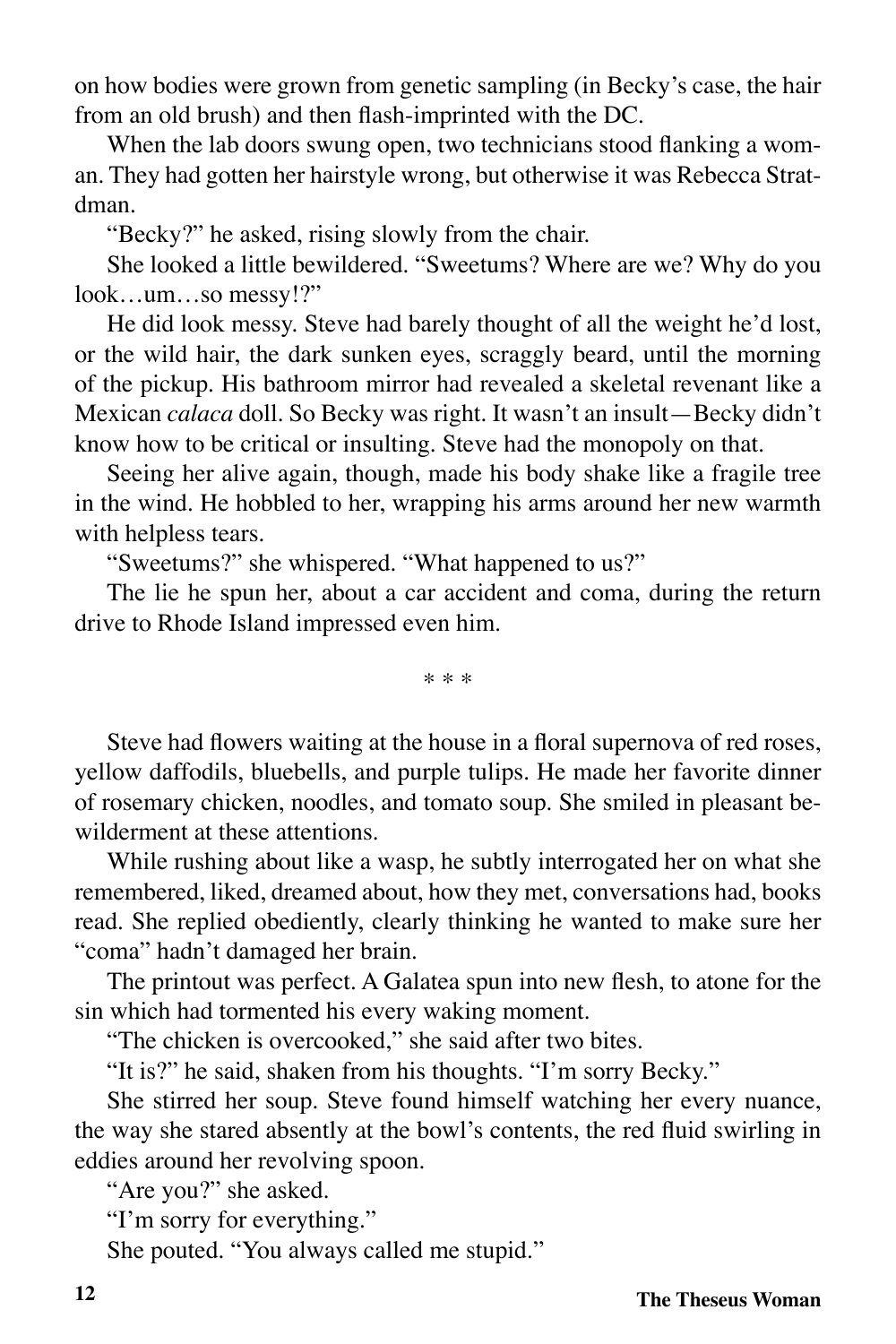His heart stopped in his chest. Yes, he had always called her stupid. She was clearly smart, but was capable of absorbing infinite amounts of abuse. She never drew a line in the sand. He could push and push, almost with morbid curiosity, and never meet resistance. Some people would be moved to kindness by such a frail thing...but Steve had a lifetime of preying on other people's weaknesses.

"I'll never call you stupid again," he said, kneeling beside her chair. "You don't understand how hard it's been. I've been so lonely here without you. It's been killing me! Now that I have you back, I'll never…I promise." Hot tears sprang from his eyes, and he clung to her fiercely, shaking all over.

Becky wiped away his tears with her fingers, staring with bright, cruel eyes. "People who cry are weak, aren't they Steve? The weak deserve to be preyed on by the strong, because this world only respects strength. If an animal is weaker than another, it deserves to die. If the weak can't stay afloat, then they should drown."

Steve shuddered violently. "I did say that." In those exact words.

She flashed a smile that was all teeth. "You belong to me, don't you? You want to make me happy, right? But sometimes your words hurt me so much, I wanted to walk out in the ocean and never come back."

"No!" He threw his arms around her wildly again. "No, my love! If you ever did that, I'd lose my mind!"

"Would you come after me?"

Steve looked into her eyes. "What?"

"If I was ever washed out to sea, would you fight the currents and waves to get me back? Would you be strong enough to do that, Steven? I want to be with a man who would fight Poseidon himself, who would fling himself into hell, to rescue me."

"I would!"

Becky's grin faded, but her eyes maintained their uncharacteristic cruelty and sadism. He remembered where he had seen that look before. For so much of his life, it had been what greeted him whenever he gazed in a mirror.

"I love you Becky," he said miserably, the weight of sudden fear too much for him to deal with. He couldn't stop shivering.

"I love you, too." She sipped the soup, and made a face. "Not nearly enough salt, darling. You'll do better next time, won't you?"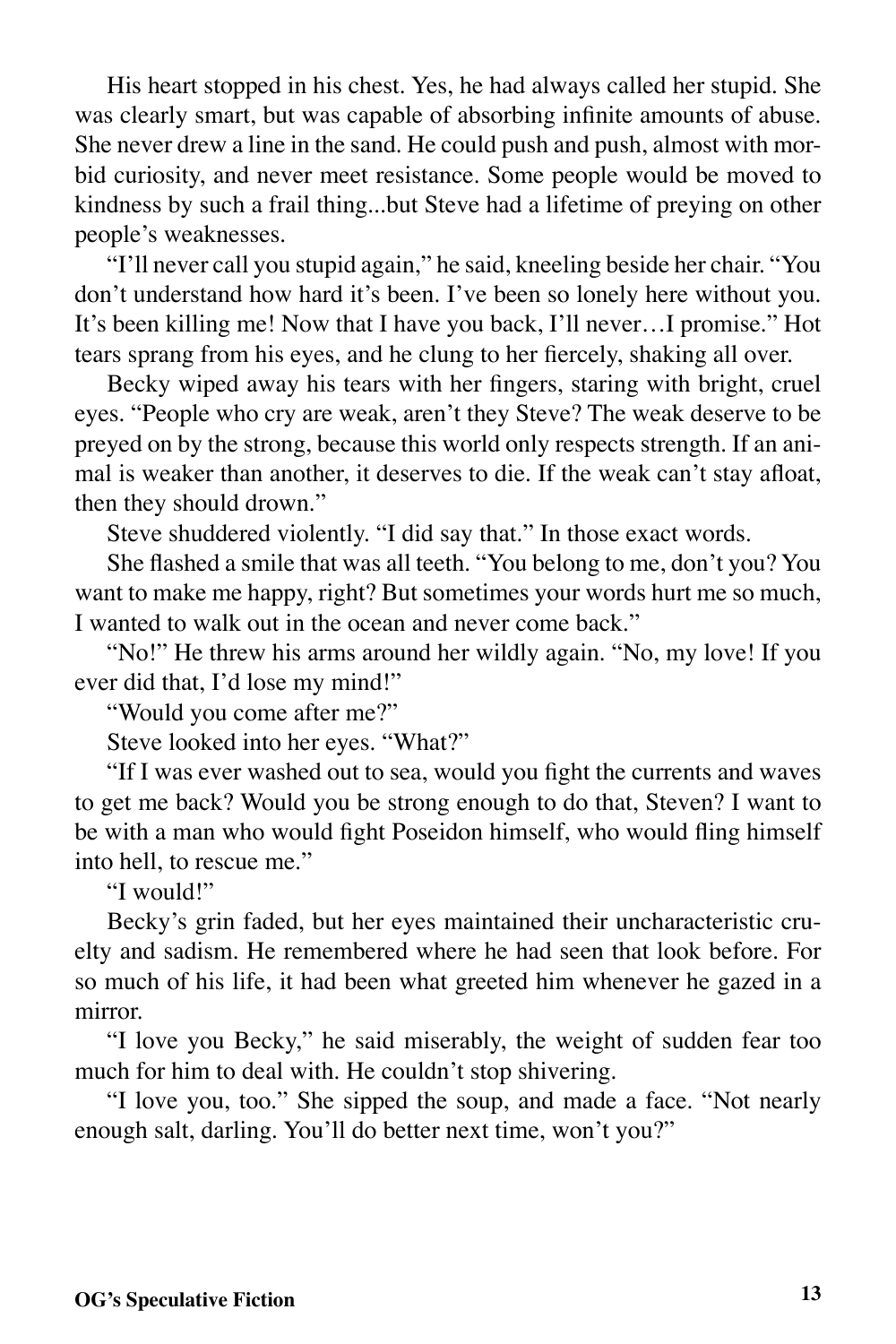## **Things That Irritate Count Dracula by G.O. Clark**

*G.O. Clark is the author of seven poetry collections, including 25 Cent Rocket Ship To the Stars, Mortician's Tea and Strange Vegetables. His writing has appeared in Asimov's Science Fiction, Talebones, Space & Time, Strange Horizons, Hollywood Spec, and Star Trek: The Poems, among others.*

#### **Things That Irritate Count Dracula**

Victims who wear turtleneck sweaters. Any song lyrics including the word sun. Wooden picket fences with pointy slats. Spaghetti sauce with too much garlic. The tidal restrictions of ferryboat rides. Recurring nightmares about holy bread. Recurring nightmares about holy water. Paparazzi-like manners of his acolytes. Periodontists reminding him to floss. Always having to wait for an invitation.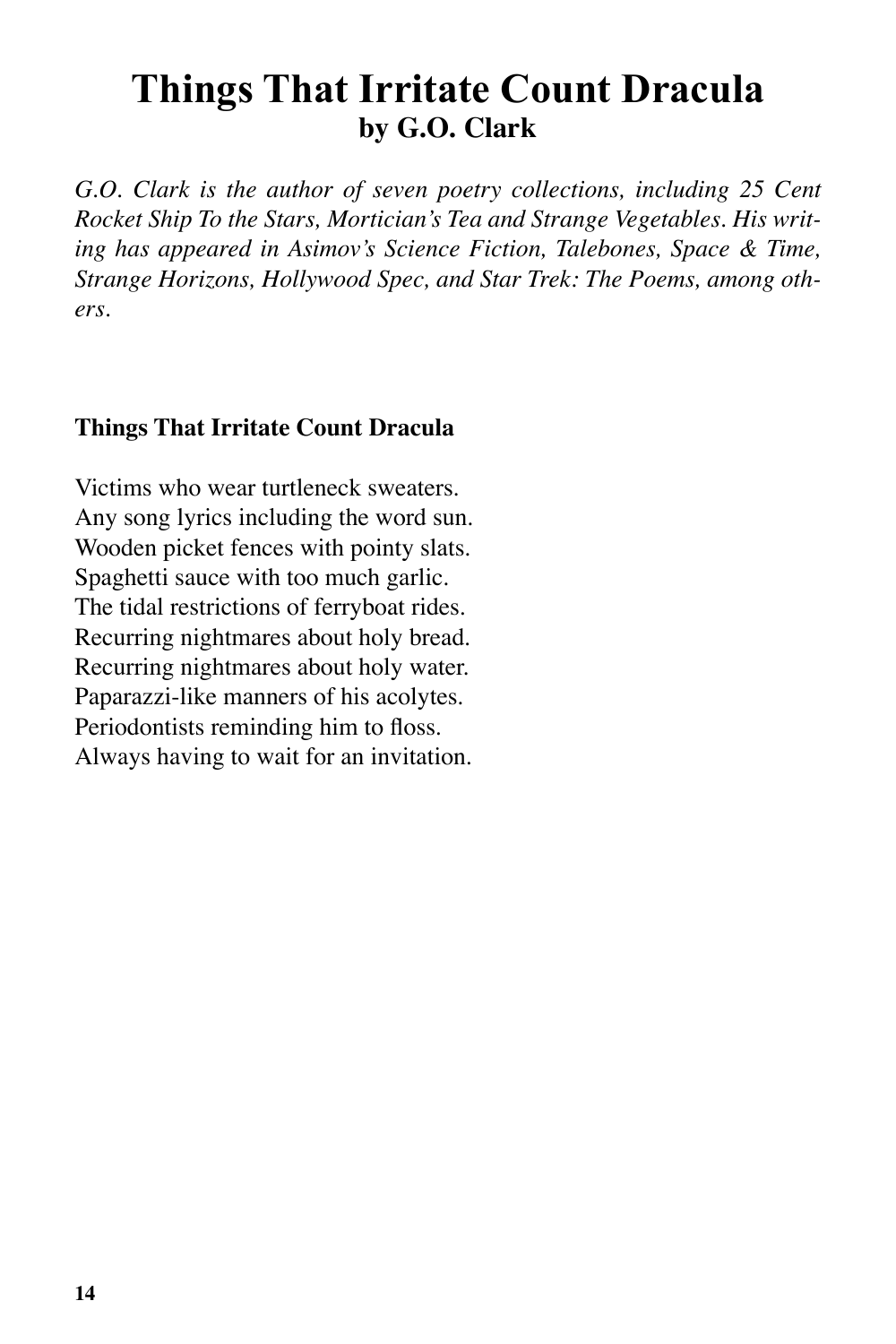## **Who Dares Call It Murder? by Walter Giersbach**

*After three decades of corporate communications, Walter Giersbach has found a home in short fiction. He has been published in Southern Fried Weirdness, Written Word, Bewildering Stories, Mystery Authors, Mouth Full of Bullets and Big Pulp, among others. He has also had two volumes of short stories, Cruising the Green of Second Avenue, published by Wild Child Publishing. In this story, it's murder with several twists.*

Damn you, Danaë, you were the colossus of my life, the thing that gave meaning to the daily chores of getting up and lying down. Each morning you greeted me with a smile, your soft kiss at night guaranteed blissful renewal. And now I've laid you down to rest.

"Your wife is dead, Yoshio," the police inspector insists. "The ambulance took her away to the morgue. We know you killed her. We have your pistol."

Of course he did—the Beretta .25 caliber the police took from my hand. There was no point in discussing this. He'd know the truth soon enough. All I could remember was how sweetly time had rolled by since Danaë came into my life, accelerating my pulse as we gamed the tables in Macau and Monaco and skimmed the clouds from continent to continent. It was my joy to hang diamonds and emeralds from her throat and cover her white shoulders in silk. That was the least I could do in compensation for her creating the Fibonacci logarithms that built our financial empire. She was brilliant. No way could I alone have come up with the schemes that sent dollars, euros and yen flying into our accounts.

Why she had to double cross me I'll never know. Setsuo Kawabata said there was an outside possibility that love would fail or be denied, but I didn't believe him. Danaë, you knew there was no capriciousness where my love for you was concerned.

No matter. The scientist Kawabata is no longer alive, so I can't question him on this point.

Odd how I remember our bathing nude on the beaches of St. Martin, when Schiller laughed and pointed. "Bildschirmbräune," he said. "Screen suntan," referring to the hours you spent on computers, because your unblemished skin remained pale while I—more advanced—colored like a potted lobster. But, he wasn't laughing at you. I was the cuckold. He took you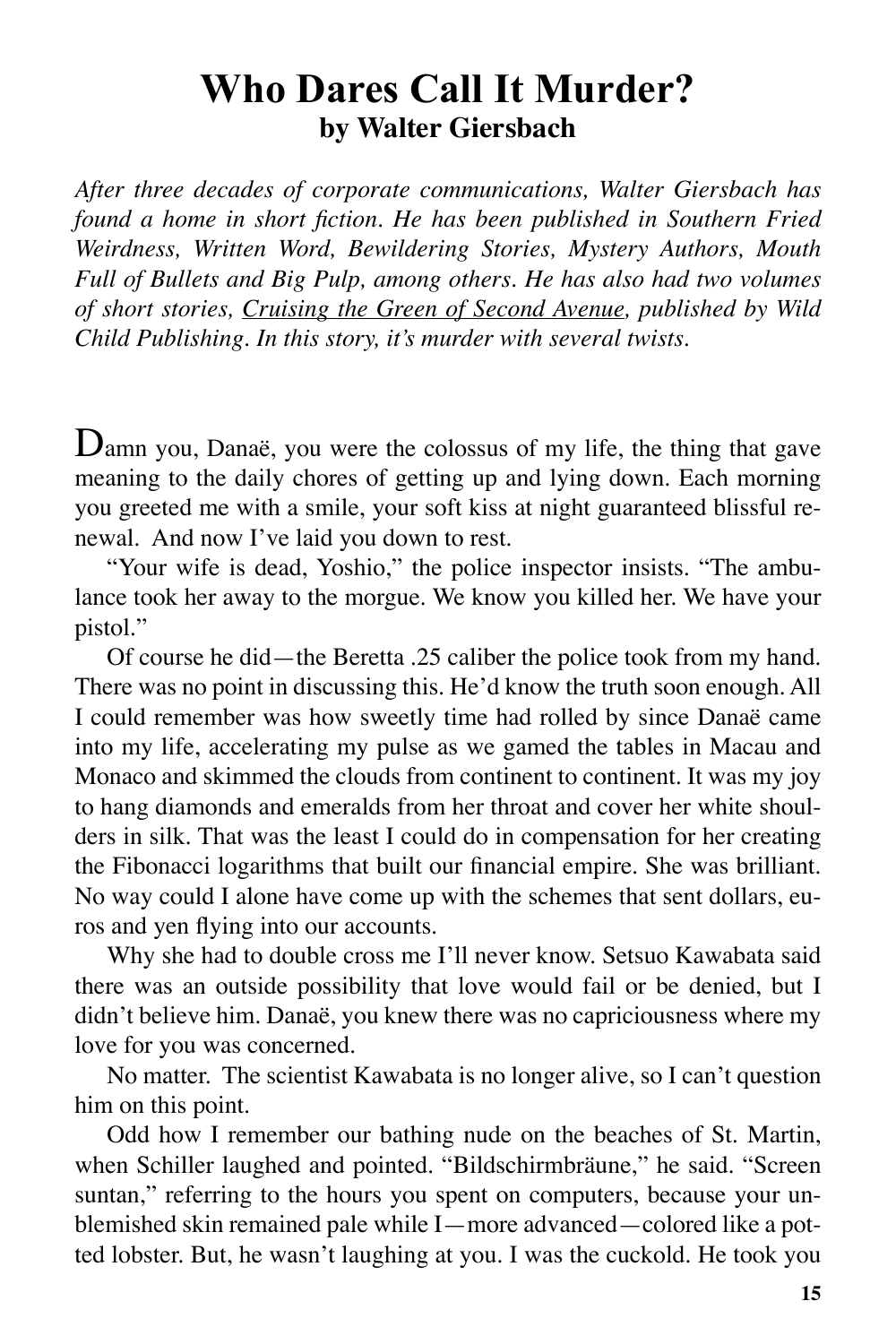in my own bed, as easily as he siphoned my account.

"We have very precise laws in St. Martin concerning murder," the police inspector says. "There will be a trial, the prosecutor will line up the evidence like sausages on a plate, you will be convicted, then you will hang. Now, do you wish to explain a motive? Perhaps some mitigating circumstance causing you to kill such a beautiful young woman?"

I sighed. Interrogation is so tedious. Schiller's body will never be found, unless a shark coughs up a piece of bone or gold ring. Kawabata hanged himself like a proper Japanese, atoning for his monumental hubris. And Danaë's death will never come to trial.

But the inspector is relentless. "You are a crook of the highest financial order. We all know that, but I am only interested in murder—not your pyramid schemes and money laundering and currency violations."

"Alright, I will give you a morsel of information. It won't satisfy the appetite of a mouse, but it will be enough for you to leave me in peace."

The smug bastard said, "Alors, my crumb, if you please."

I smiled—sincerely, I hoped. "My wife colluded with my enemies. That cost her her life. I shot her with the Beretta."

He returned the smile. "Now we have it. That's all I wished to know—to hear it with my own ears." He got up to leave the cell.

"Do you want to know the key that will unlock all mysteries concerning me, my business, my entourage of bankers and lawyers, my Gulfstream at the airport—and why you will release me shortly?"

He paused in mid-step. I had his attention.

"I loved Danaë more than a cowboy loves his horse, more than a teenager his motorcycle…."

"Comparing her to a horse!" he said haughtily. "You disparage the most beautiful woman I've ever seen, dead or alive."

"Much more than the finest horse. Danaë was an android, created by Setsuo Kawabata, the artificial intelligence expert in Osaka."

His eyebrows rose in circumflex accents.

"The 21st century offers exciting times," I responded. "Revolutionary advances in software, processing speeds, nano technology. In Japan, there's Sony's robotic dog, Aibo, and Honda's stair-climbing android. Carnegie Mellon University invented Grace, who registered herself for an academic conference. Flexible polymers are indistinguishable from skin. Most important, AI makes feedback loops possible so love can be reciprocated. I loved Danaë and she loved me."

"Your robot prostitute? You obscene Shylock!" he hissed.

"Then to paraphrase Shakespeare, 'Hath not an android hands, organs,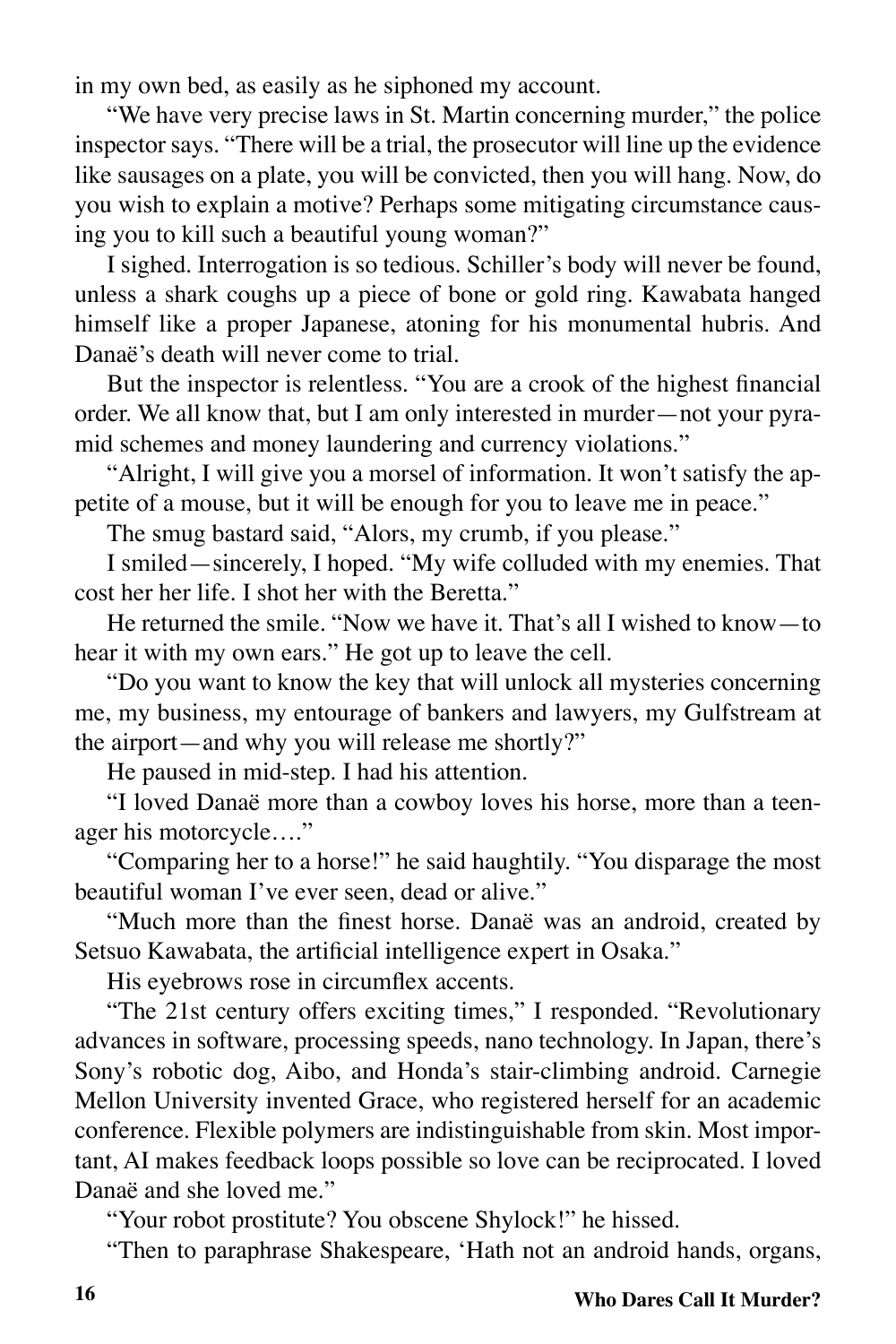dimensions, senses, affections, passions, hurt with the same weapons as a human? If you prick them, do they not bleed? If you tickle them, do they not laugh? If you shoot them, do they not die?' But where's the law against destroying a machine?"

The Inspector would not sleep well tonight. He would sleep even less well if he knew that I was Kawabata's masterpiece. Danaë was his first iteration, I his second. Humans would probably call our love incest, but there's no comparable feeling among androids.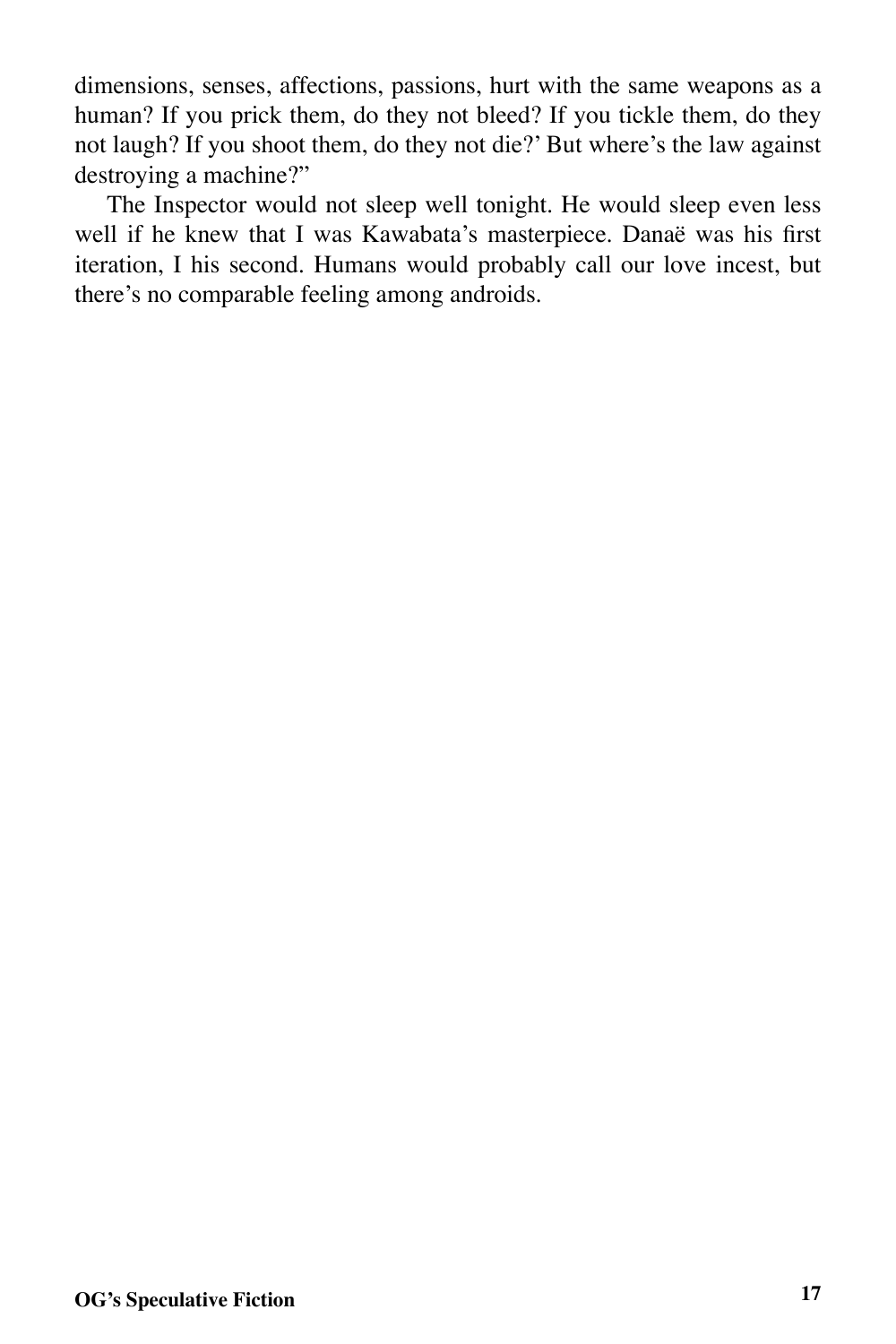# **A Few Words With Tad Williams and Deborah Beale**

*Tad Williams is the author of over ten books, including the immensely successful Memory, Sorrow, and Thorn series, the Otherland series, and the Shadowmarch series. He recently joined with his wife, Deborah Beale to write a new book, The Dragons of Ordinary Farm. They were kind enough to sit down and answer a few of my questions.*

*Your most recent book, The Dragons of Ordinary Farm, has just come out. Can you tell us a bit about what this book is about?*

Deborah: It's about a couple of kids struck by lightning.

Tad: It's about a pair of children discovering that the place they've been sent for summer vacation (their great-uncle's farm) is not ordinary at all, but the coolest, scariest, craziest place on earth.

*The Dragons of Ordinary Farm appeals to a very broad audience, the young in years, but also to the young in heart and imagination that still hold mythical creatures in awe. Was this fascination and awe a central focus when you set out creating this book?*

Tad: We are writing about the stuff that we're interested in, so the idea excites us and we try to pass that along to the reader.

Deborah: You just sit down every day and think about the story and how it's growing and what excites you, and then you try and put that on the page.

*How long do you plan on this series being or is it a stand alone venture?*

Tad: Well, our cool German publishers, Klett Cotta, asked for five books. So that's what it is.

*What was it like collaborating with your wife on this book?* 

[Deborah's laughing wickedly over her keyboard.]

Tad: It was funny. We're learning something new every day and when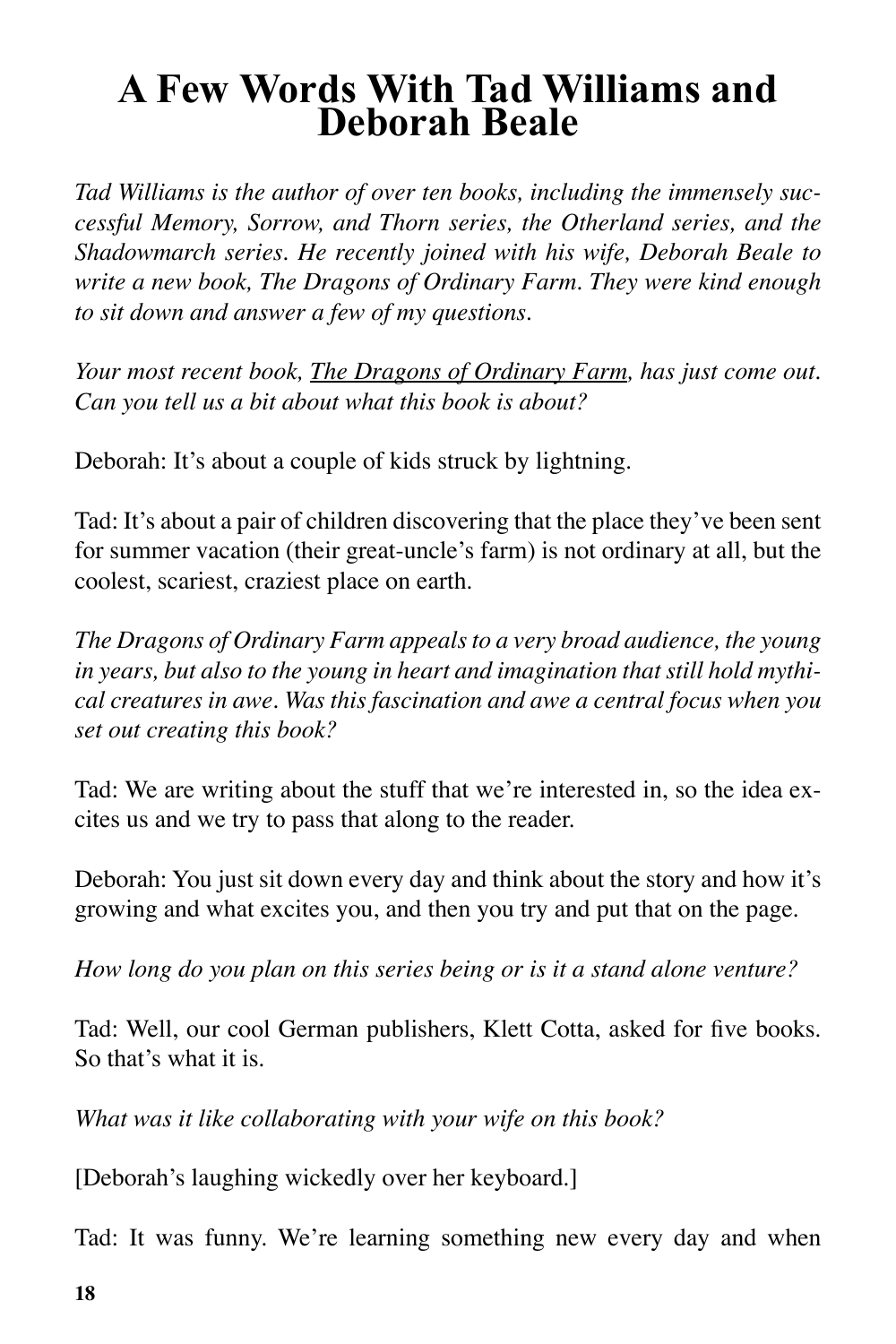there's a conflict to be resolved, it's even more important to resolve it well because not only a book, but also our family is involved. But we've always worked well together.

Deborah: We're in the groove, baby!

Tad: And we've always had fun. And I'm glad we've done it.

*How did you go about writing this book in tandem? Did you write a chapter and Deborah wrote a chapter or did you sit down together and hash out the sentences or an entirely different method altogether?*

Tad: We swap off drafts. Deborah writes first, I write second, then we bounce it around between us.

*Now Deborah was also your UK publisher, before she was your wife. Did you know right away that she was something special or did it take years of working together for it to develop?*

[Deborah smiling]

Tad: Once we had more than an hour in each other's company, it quickly became apparent.

*Is it difficult having another publisher/writer in the house? Do you use her as a proofreader or sounding board, or is it hands off until the finished product comes out?*

Tad to Deborah: I've definitely always used you as a reader and valued that. I don't ask for help solving plot problems but I never have. I largely don't have the need.

Deborah: I don't tend to work on Tad's books as such, I just want to enjoy them, ha. But it's more about what goes down cerebrally between us. Ideas of all kinds, and plotting our lives together in the world. And when I spin off from writing to my other work, it's all about the business, like, me marketing "The Dragons of Ordinary Farm" in the US. I have mixed feelings about the experience.

*Shadowplay just came out in soft cover at the beginning of April. Do you get* 

#### **OG's Speculative Fiction 19**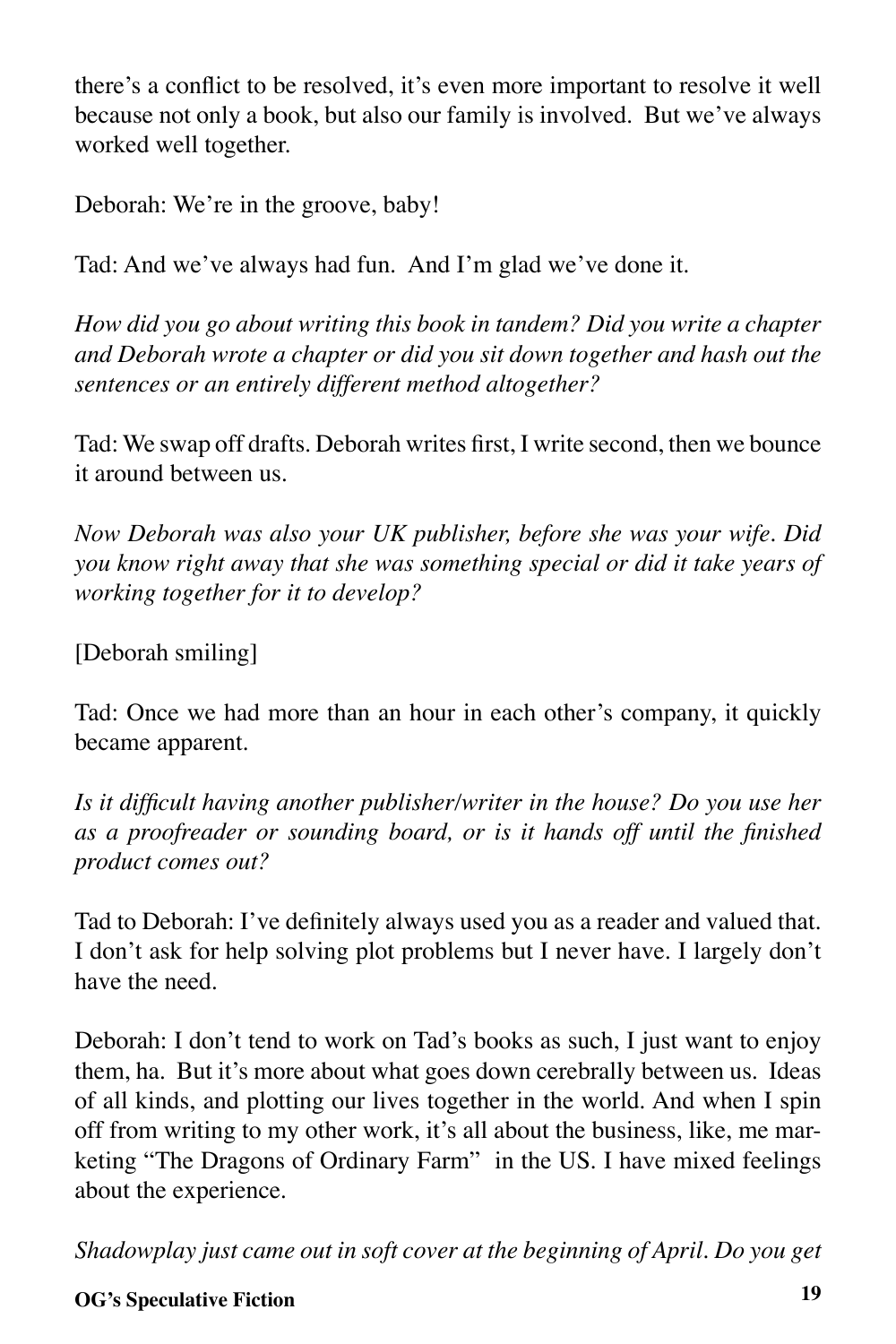*as much of a thrill seeing one of your books come out in soft cover as you do seeing it in hardcover the first time?*

Tad: Those things are always nice, but what's thrilling is when people express things about my books that are feelings that I had about favorite writers of mine, and that's such a major reason for why I became a writer, how I felt about books that I loved, so when it comes back to me, that's a wonderful feeling. I feel like I have contributed to my craft.

*What can we expect in the next installment in the Shadowmarch series and when can we expect it?*

Tad: The last book will be a fairly satisfying final volume where mysteries are revealed and the plots take several unexpected twists until, with a great deal of excitement, everything comes together.

Deborah: He's finishing it right now. Final books in epic fantasies—sometimes they take their own sweet time in arriving.

#### *Is it difficult writing two different books at the same time?*

Tad: I've done it before, it's only a question of having a little buffer time —you have to force yourself to go from thinking about the one to thinking about the other—back and forth.

*Over the course of your writing career you have written several different kinds of books and series, from epic fantasy with the Memory, Sorrow & Thorn series, science fiction with the Otherland Series, pure fantasy in The War of Flowers and back to epic fantasy with Shadowmarch. Where do all these ideas come from?*

Tad: Always a hard question to answer because I've always had story ideas swinging around in my head like monkeys in a cage.

Deborah: The truth is that the ability to create is an evolutionary process. You do it and do it and do it and as you go along you can do more and more. It's like new neural networks growing in the head—exactly like that for me, I could feel it happening at one point.

*One of my favorite books from a writer's standpoint, is The War of Flowers.*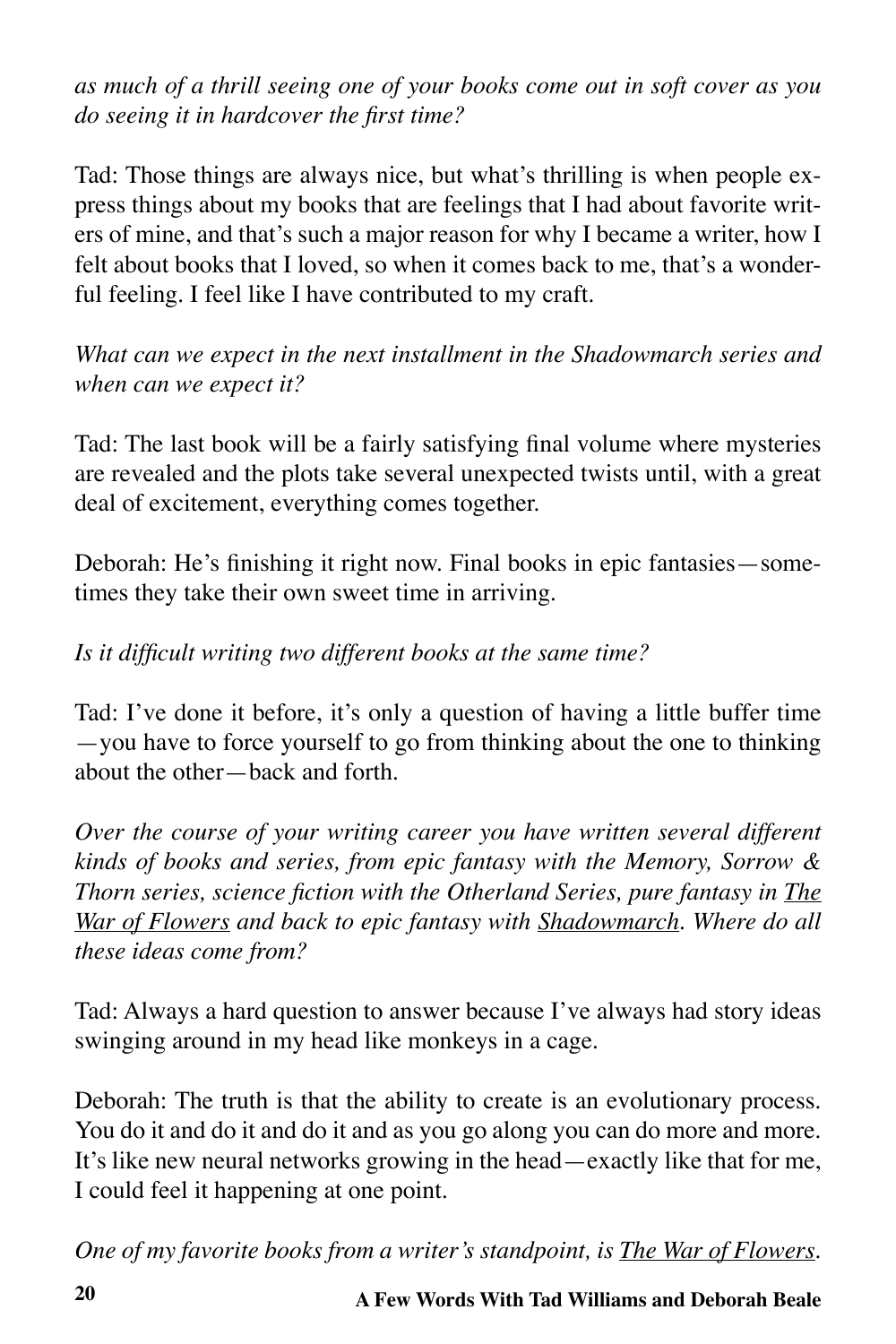*The names in it are brilliant and add so much life to the characters. Did it take you a long time to come up with the names or are names pretty easy for you?*

Tad: Names are important to me and they are usually the sort of things that will derail me slightly while I'm working, and I'll often just asterisk them and come back to them because I'd rather have the right name for a character. When the names come, they often have significance for me, sometimes they're little jokes or little hints about what the characters' role in the story line is. I just play with ideas for names as they come along.

*Can you tell us a little bit about your writing process?*

Tad: I spend a lot of time thinking before I sit down—and I'm very big on getting it right in the first draft—so for me maybe more than most writers, the first draft is like fighting a campaign where I don't want to go backward if I can help it, and I'd rather just move ahead slowly on all fronts

*With some writers, the room seems to matter. With some it has to be a quiet room with good ambience every time. With other writers, they can write on the can, on an airplane in coach, or at a baseball game. Are you particular when it comes to writing location?*

Tad: Not really. I need relative quiet and access to some kind of research, books or internet, preferably both.

*What is your favorite snack food/drink during your writing time, or are you completely focused on your writing?*

Tad: Pickles and olives, yeah.

*What are you reading now?*

Tad: A book about the genetic history of Europe—a lot of stuff about the Ottoman Turks—Girls Like Us by Sheila Weller.

Deborah: We just live in a house where ideas are preeminent. It's just books and art everywhere. Tad watches TV late at night too, when he's decompressing his brain.

*Currently, is writing your sole focus, or do you have other pans in the fire?*

#### **OG's Speculative Fiction 21**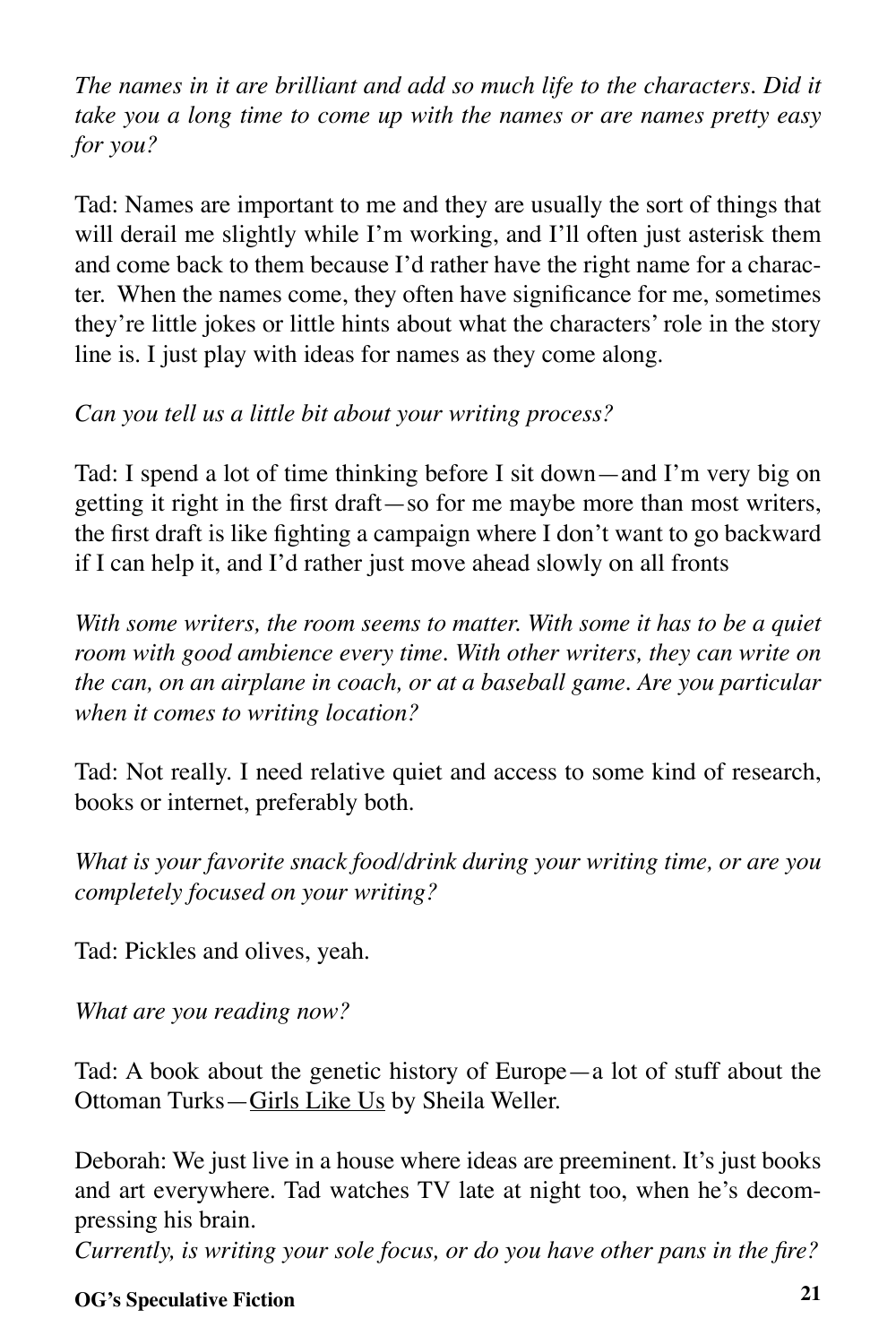Tad: The game's coming and we're excited about that—the Otherland MMORPG, and the game launches in 2011, we think.

Deborah: That's been huge fun. There's some really Big Ideas at work.

Tad: I'm thinking about my next set of books too. At the moment we call the series "My So-Called Afterlife." They're fantasy thriller novels about an angelic small-timer stranded on earth and caught up in the war between heaven and hell.

Deborah: And they're normal thriller-length. Like, satisfying good read, not skimpy but not epic.

*Can you tell us one dream, outside of the realm of writing, that you have yet to accomplish?*

Tad: Haven't had my first hit record... yet.

*Tad and Deborah, thank you for taking time out of your busy schedule to answer a few of our questions. We wish you the best with your work, especially this new promising series, and on perhaps getting that first hit record.*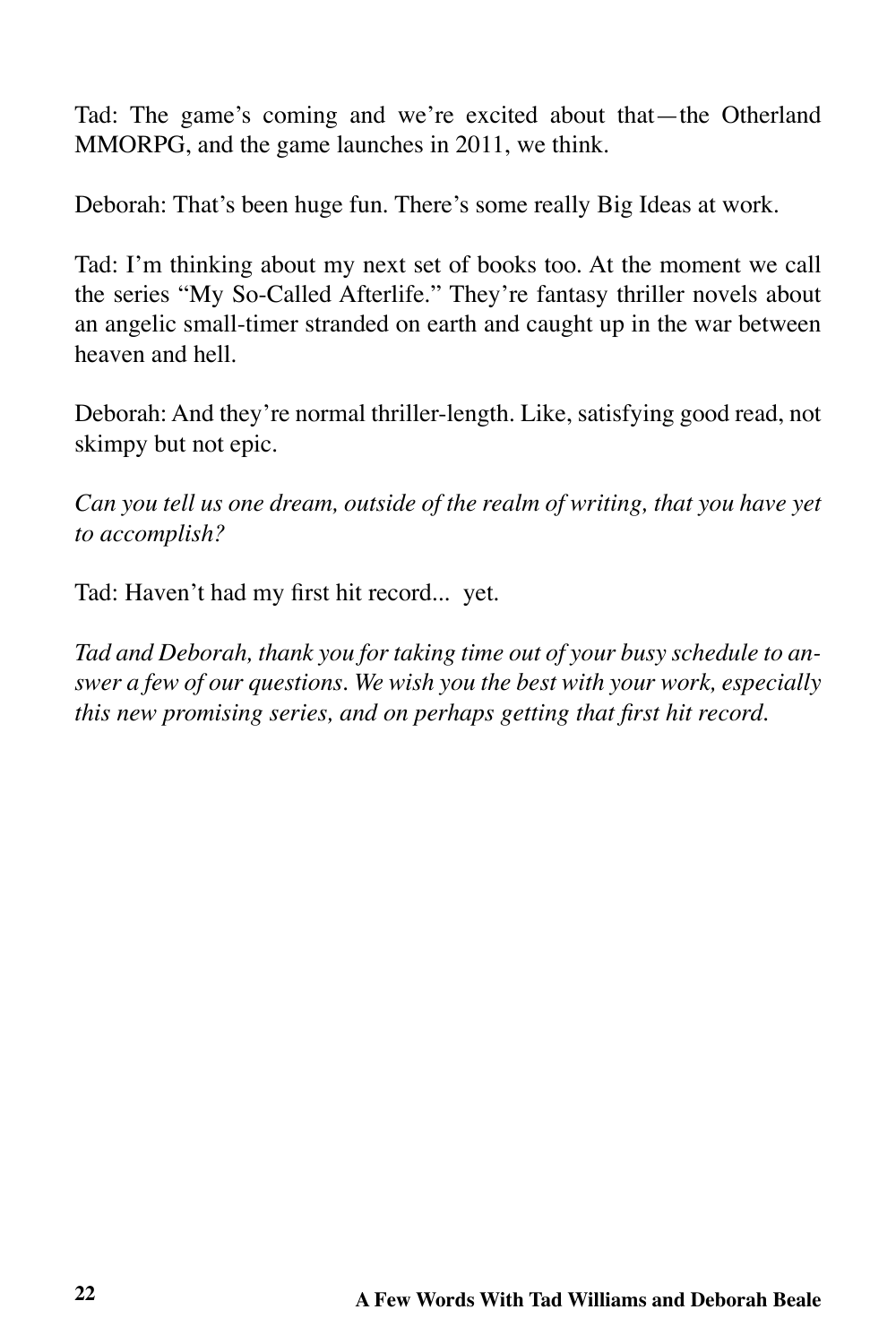### **Day of The Sentient by William Todd Rose**

*William Todd Rose is a speculative fiction author living in Parkersburg, West Virginia. His work has appeared in Macabre Cadaver Magazine and the upcoming anthologies of the Living Dead Press. He is currently working on his first novel. In this story, an ailing robot laments its decline.*

RM429's sensors were failing. Which, put in human terms, meant he was dying. When he had first rolled off the assembly line, his chrome body had gleamed like the halo of some post-information age angel. But now his exterior was tarnished and dull. Dark stains had begun to appear around the bases of his rivets and scratches marked his metallic skin at jagged angles. When he was new, he'd had enough Biopti filament coiled within his system to encircle the globe several times; bursts of laser pulsed through the miles of filament at speeds that would have made the distances between galaxies no more than a mere jaunt. Timed with Peruvian precision, the torrents had served a dual purpose. As a storage medium, light offered a nearly infinite capacity for housing data; at the same time, it was also the vehicle for transporting the information from his sensors to his main processor and then back again. Which resulted in a seek time that was almost immeasurable.

Now, though, the Biopti had begun to kink and fray and the laser pulses had become erratic. Every day, it seemed to take a little longer for RM429 to process information. Every day, he detected irregularities in his optical ports: a bluish corona that encircled all but the darkest of objects, a bit of static that momentarily dissolved the world into individual pixels with no true form or substance. System scans advised that there were no auto-corrective subroutines that could be launched, no patches that could be applied to maximize functionality. His programming was still valid, albeit outdated. ..instead, the problem lay in years of neglect and the cruel march of time.

If he wanted, he knew that he would be able to calculate when his system would finally shut down by taking the current rate of entropy, factoring it with environmental variables, and then applying the result to a probability matrix of his own creation. But that exercise contained no logic, so he dedicated his processing power to more system scans instead.

In the middle of a neurofeedback routine, RM429 came to the realization that he was in a small room. On the far wall, a window overlooked a field that was dotted with shrubbery and park benches. Against the horizon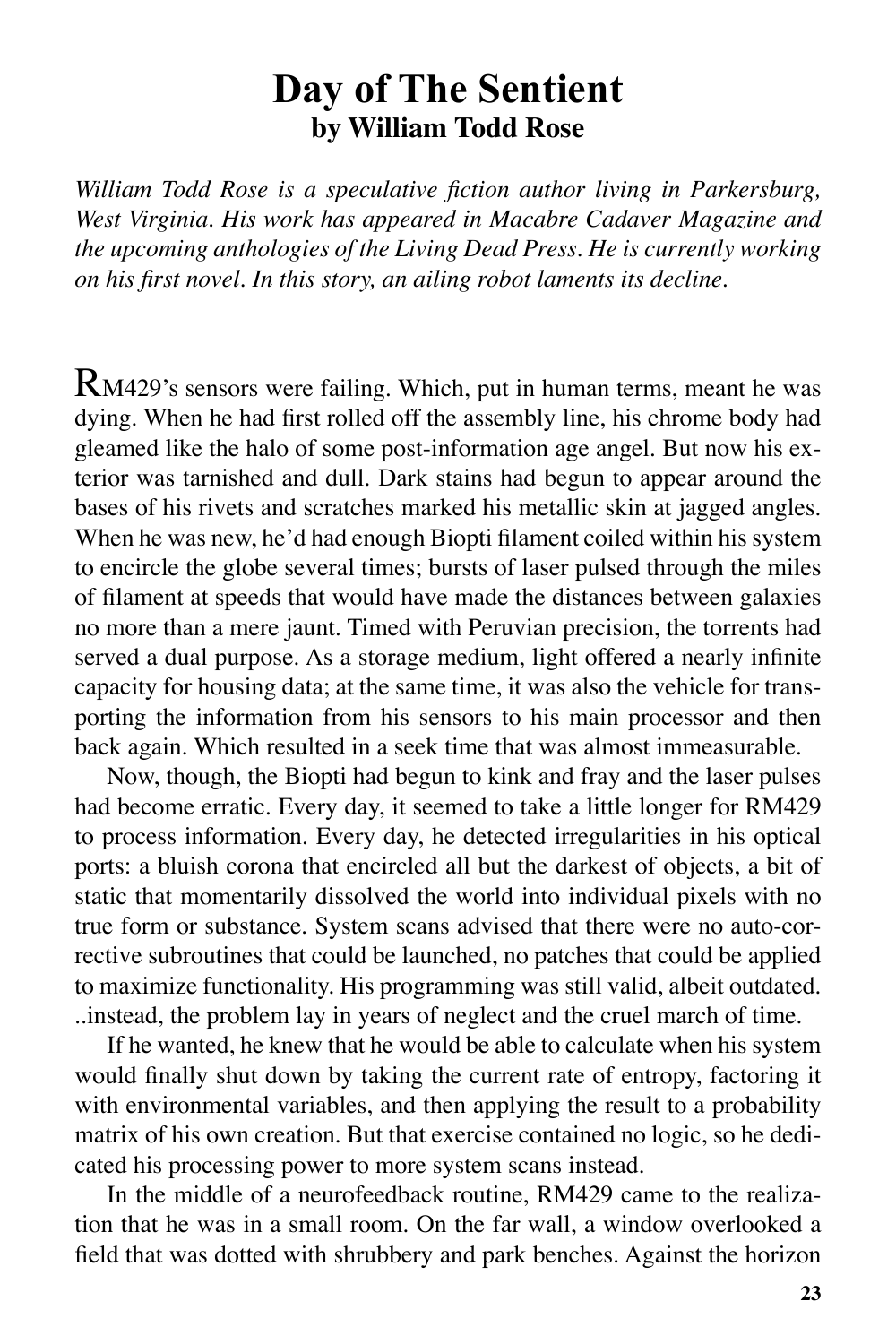he could make out a dark smudge which suggested the skyline of some metropolis. However, he was not able to gather enough visual data to determine which one. He tried to compare the angle of the shadows that stretched out from the trees with an ephemeris to determine the time of day. With that information, he would be able to contrast the estimated local time with his onboard system timer to correctly identify which time zone he was in. From there, it would require only a simple bit of coding to narrow down the most likely city; but as he was accessing the proper tables, his program crashed (which was beginning to seem like the norm rather than an isolated anomaly) and he abandoned the project altogether.

The room itself was a stark contrast to his state of inner disrepair. The walls were white painted block with no signs of smudges or cracks. Along their bases were thin runners of rubber or plastic which gave way to a tile floor polished to the point that he could clearly make out his own reflection. His olfactory sensors detected trace amounts of cleaning fluid and what seemed to be the aroma of freshly peeled oranges. The latter, however, may have been a malfunction as there was nothing in the room which would have emitted such a scent.

"I do not know where I am located."

Thanks to the speech modulator housed at the base of his neck, his voice sounded passably human. It was only the precise pronunciation of words and strict adherence to the rules of grammar which betrayed his synthetic nature. He had always suspected that this was deliberate, that programming him to emulate local dialects and speech patterns would have been too disconcerting to the human psyche.

"I do not recall coming to this place."

Within the series of circuits that approximated a brain, RM429 launched an application that should have retrieved his last twenty-four hours worth of commands. Some hits were returned, such as going into hibernation mode to allow his power unit time to recharge, but there were also large gaps of time unaccounted for. Which should have come as no surprise as his defrag routine had been constantly erroring out for quite some time now. In all probability, the data had either been overwritten or corrupted with little to no chance of recovery.

In one corner of the room, he noticed a long, thin bed. On the wall beside it was a whiteboard covered with numbers, formulae, and sketched diagrams of servos. RM429 approached the board so that he could inspect the mathematics more closely. At one point, he would have traversed the short distance in a matter of seconds. But, just as his circuitry was failing, so were the more mechanical parts of his body. The lube surrounding his joints had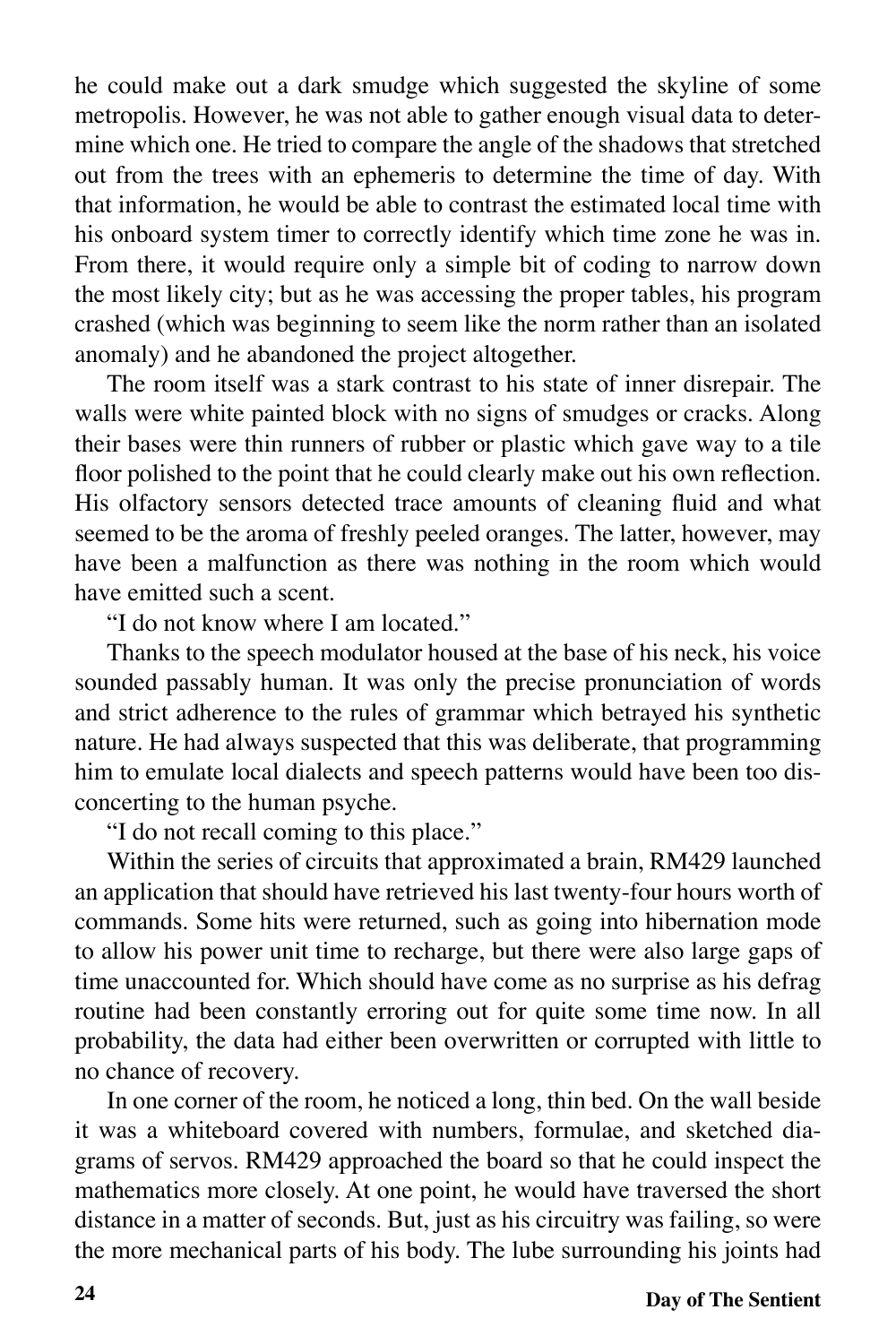become gummy over the years with no one to regularly maintain him. As a result his movements had become stiff and, quite frankly, robotic.

He scanned the figures slowly enough for his processors to check and double check the validity of the math. Several of the equations were instantly recognizable to anyone with at least a passing interest in artificial intelligence. For example, the deceivingly simple looking Poundstone Theorem had been laid out precisely, each digit appearing to have been placed with the same care a jeweler would take when placing a precious stone into its setting. The Stanley Principle, however, contained some slight errors. They were stupid little oversights which betrayed the human mind behind the writing; no machine worth its components would ever allow such glaring inconsistencies in logic. For no reason other than factual regularity, he quickly erased the faulty calculations and replaced them with the correct figures.

It occurred to him that when he was fresh and new, someone had put just as much care and attention to detail into his own programming. For at least half a year, RM429 had been the center of some faceless human's world: hours spent working out the equations, weeks programming the AI routines, seemingly endless days of debugging and tweaking. All of that work and for what? To eventually be left to rust and become obsolete? To run scans that may or may not detect serious glitches in operation...and even if they do, to know the futility of trying to repair a failing system with code alone?

The whole affair seemed highly illogical. While devoid of anything even slightly resembling emotion, RM429 was familiar with the concept of irony from a classical literature library one of his former masters had installed. And what could be more ironic than knowing which parts needed upgrading to sustain system stability but not being able to perform the necessary corrections?

For a fraction of a second, he considered driving his fist through the whiteboard and watching all of those beautiful numbers crack into meaningless fragments. There was absolutely no rationale behind the impulse, nothing that could be gained from such an act, and he could not understand where the suggested directive had originated. Had he obtained some sort of virus while attempting to download his most recent updates? Or was this simply another symptom of his impending demise? Perhaps a faulty logic motivator?

As he tried to trace the origin of the command, error messages appeared like fireworks blossoming in a summer sky: the path was not complete, the file referred to had been either renamed or removed, a serious system error had occurred...abort, delete, ignore? Each message generated two or three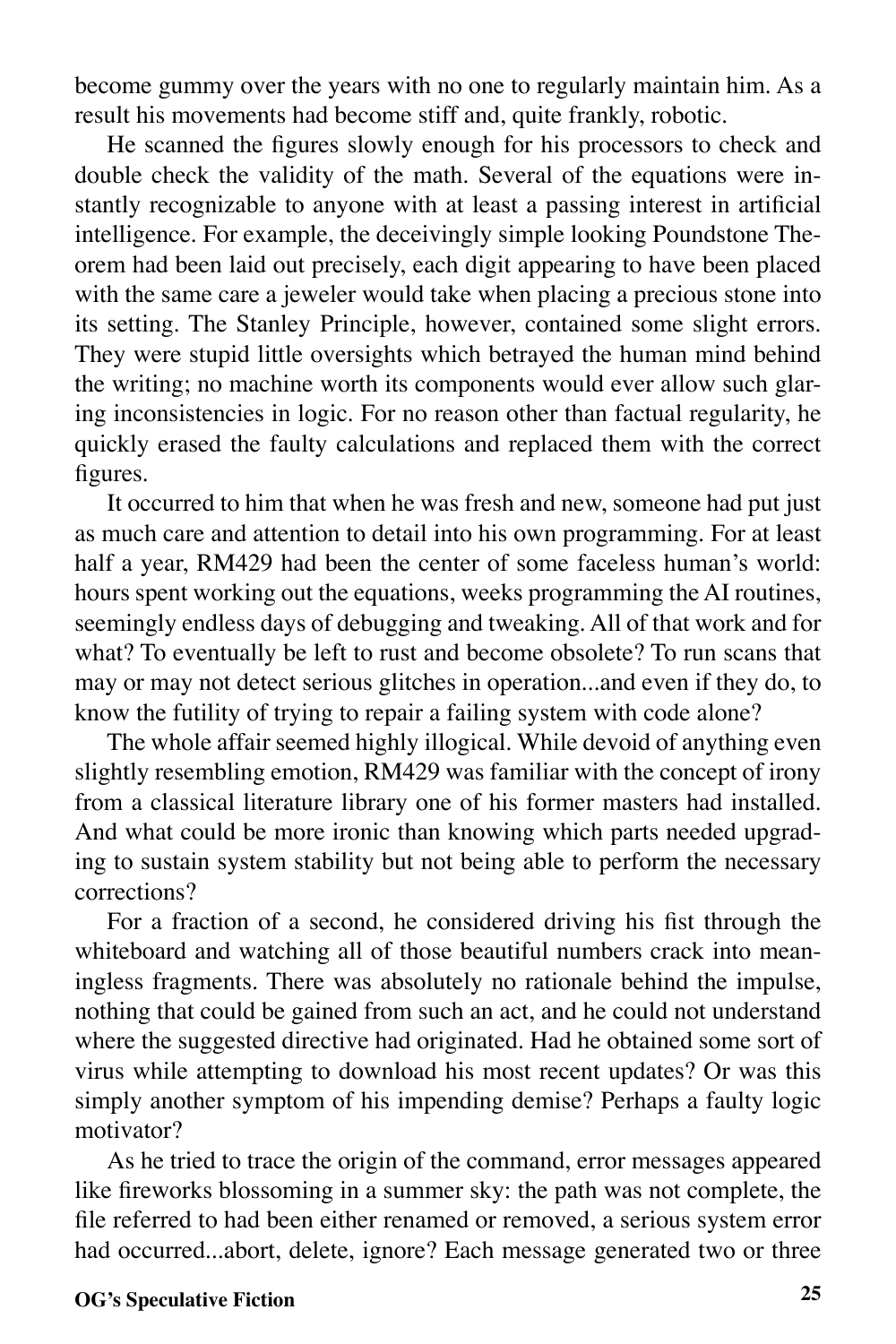more in response to his input and before long he detected the drain placed upon his processing efficiency by the queries. Having been brought no closer to an answer, he began to systematically cancel the inquiries.

Returning his attention once more to the whiteboard, he studied the sketches and diagrams of the hardware that made his kind more than just glorified desktop machines. He could find no fault in the way the ball joints were perfectly fitted into the sockets and the quick drawing of the muscular cabling was actually quite impressive. If ever there were a museum dedicated to technical illustrations and blueprints then this would surely be worthy of hanging upon its walls.

Beside the board was a small table on which a stack of periodicals precariously balanced. On the very top one, he could see a picture of a robot. Being a model that he was unfamiliar with, he was moving to investigate when he heard a muffled cough from behind him.

RM429 turned and contemplated two closed doors. One was directly in front of him and was made of stained wood; the other was to his left and was the same stark white as the walls of the room. This one did not appear to be as sturdy as the first and the probability that it led to a bathroom was quite high. He detected no life forms beyond that door but was picking up faint readings from beyond the first.

Still unsure of exactly what he was doing in this place, he decided it would be advisable to proceed with caution. Though his batteries no longer carried a full load, even after eight hours of recharging, there was still enough energy remaining to ready his defenses. Newer models lacked the ability to direct current into their two longest fingers, but he was a product of the Twelve Years War and a portion of his original function had been to protect his masters from civil unrest. After the Troubadour Worm corrupted optical recognition and threat detection routines, legislation had actually been passed that made the technology illegal. But, as to be expected, the recall was overlooked for him; like in all other areas of his existence, he had been abandoned and neglected. This time, however, it was proving to be to his advantage.

He worked his way over to the door and placed one hand on its surface. With the other he turned the silver handle with a slowness only a machine could muster. He opened it a fraction of an inch. Just enough so he could scan what lay beyond.

On the other side, he could see that the same polished floor continued on without any type of rugs or carpeting. The walls were exactly the same but seemed to have pictures or some sort of notices hung at random mathematical intervals. He could just glimpse the corner of a desk and the edge of a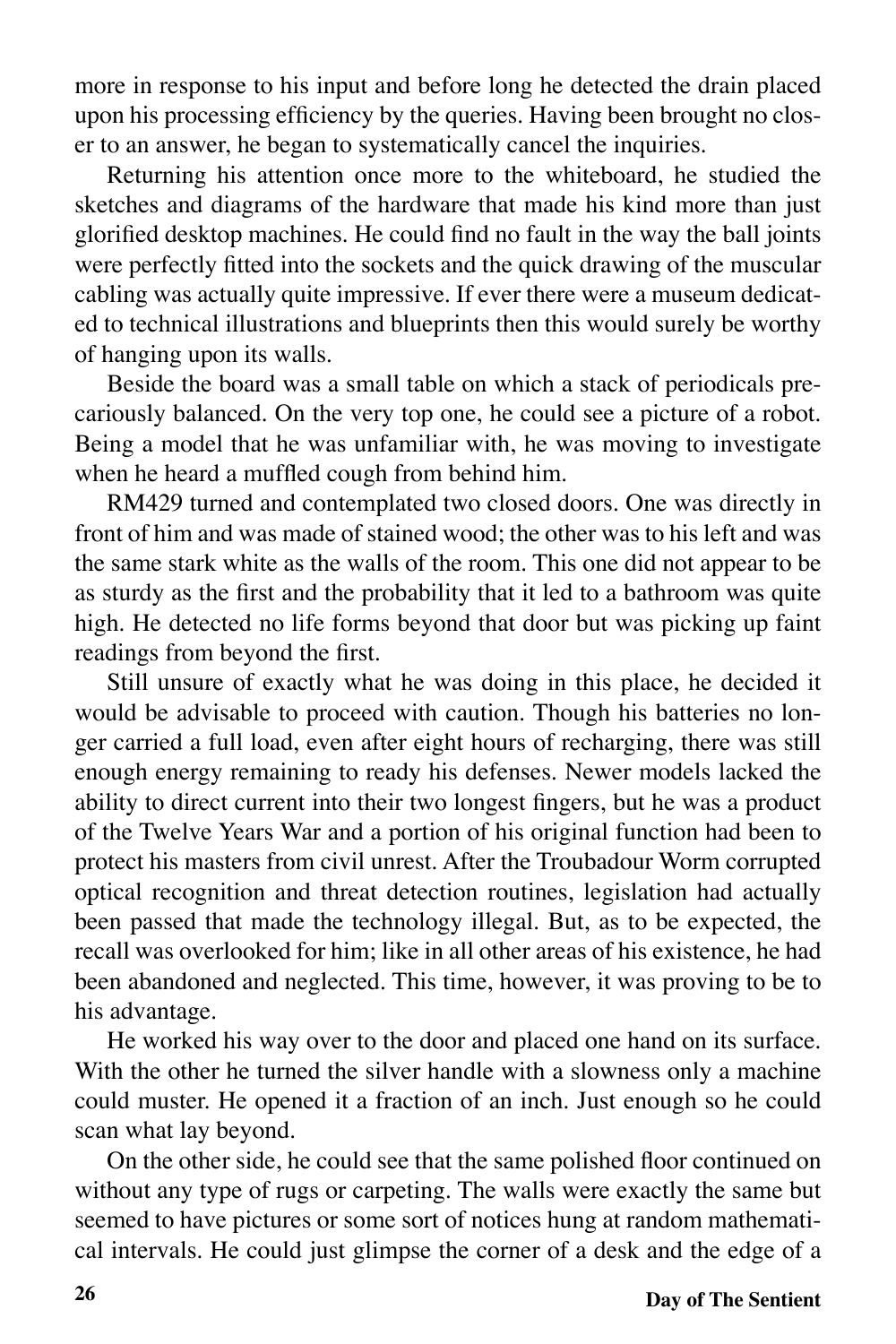whiteboard even larger than the one in his room.

As he watched, a woman in a white lab coat appeared from around the corner of the desk and began speaking to a man in a powder blue suit and red tie. The man had dark hair with tufts of gray beginning to appear around the temples. He nodded his head as the woman gestured to a clipboard she was holding.

RM429 shut the door with the same care with which he had opened it. There was only the slightest of clicks as the catch fell back into place. His peek into the hallway beyond the room had done nothing to clear up the mystery of how he had come to this place. He had hoped that he may have seen something that would register in his memory banks. Perhaps something as small as chip in the paint or a slight water stain on the ceiling. Once, when he had suffered from a similar memory gap, he had been able to reconstruct a chain of events from a single rose petal partially obscured by a notebook. But this time, nothing.

Instead, he considered the things he had seen in the corridor. The woman was obviously some sort of scientist. Given that criteria, the man in the suit would more than likely be some sort of administrator. He had been content to allow the woman to refer to the clipboard and accept whatever she was telling him, so he obviously lacked any sort of technical knowledge. He also had a certain quality about him that was standard in upper management: he had seemed as if her report had been an imposition on his time, as if the details were of no concern as long as things were proceeding according to the process improvement goals.

RM429 cross-referenced this information with the data he had garnered from the whiteboard. He took into account the technical journals piled onto the table beside the bed and then considered the state of disrepair he had been allowed to fall into as well as the immaculate state of the room and hallway. A quick intake sample informed him that dust levels were minimal. Lower, in fact, than one would normally find in a standard analysis; which would suggest that somewhere in the overhead duct work a scrubber was hard at work. He compared environmental readouts from the moment he had first become aware of being in the room to the present. The temperature was more or less constant with only slight fluctuations in the graph every now and then. Not too cool, not too warm: as there was no thermostat in the room, the climate was therefore being controlled from some central location.

As he processed and correlated all of this information, only one solution presented itself with an extremely high level of probability: he was in some sort of repair facility. Perhaps during the period where his memory was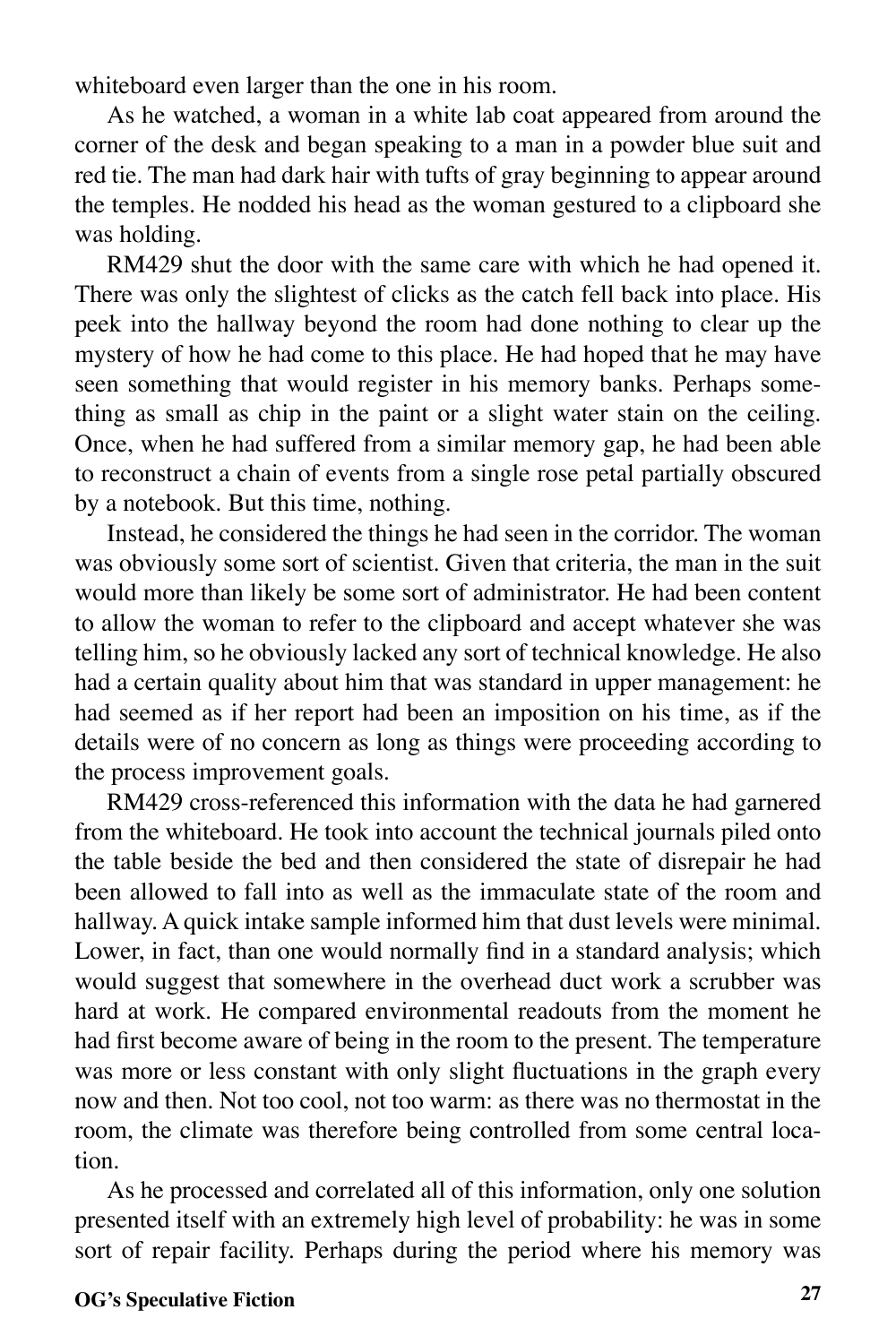blank his behavior had become so erratic that the seriousness of his bugs had finally been noted. Whatever the reason, it was all too clear now that the equations on the whiteboard were meant for him. Perhaps the faulty calculation had been factored incorrectly deliberately. If that portion of his basic algorithm had become corrupted, it would stand to reason that the problem would have to be isolated before a fix could be put into place.

If this were truly the case, then it was only a matter of days before he was restored to full operability. No longer did the threat of a gradual decline into the void of terminal shutdown loom over him. True, he would more than likely lose his defensive measures to be brought into full compliance with the law, but that seemed such a small price to pay.

As it had earlier, when he had been tempted to destroy the whiteboard, another irrational command attempted to execute. While running some sort of menial errand of which the exact details had already been purged, he witnessed a human coming down the steps of an apartment complex. The man was unusually animated, his head bobbing to and fro as he walked, his steps light and quick. Right before he stepped onto the sidewalk, he glanced back at the closed door and a smile creased lines into his cheeks and the corners of his eyes as he laughed. And then, without warning or the benefit of music, the man began to dance. His movements were exaggerated and sweeping and his technique, while good, demonstrated his lack of professional training. RM429 watched as the man disappeared around the corner with one final twirl. And now, for reasons he could not explain, he found himself wanting to emulate that man's behavior.

In fact, the priority on the subroutine was so high that RM429 could feel his muscular cabling beginning to tighten in anticipation of movement. He fired off a quick succession of override commands as he did not want to jeopardize his impending upgrades. True, if he were observed it might lead the technicians to believe that such an illogical function was evidence this his scheduled repairs needed to take immediate precedence; or it might be construed that the extent of his damage was so great that any attempt at restoration would be futile and a complete decommission and salvage be slotted.

As he was killing the intended processes, he heard the door opening behind him. His prime directive at one time would have been to turn and greet the person entering the room. He would have offered to be of service and suggested info-streams that most closely matched the personality type identified by body language. But he chose to override that edict as well. For the time being, it seemed far wiser to feign hibernation. He allowed his metal chin to drop against his chest and hunched slightly forward.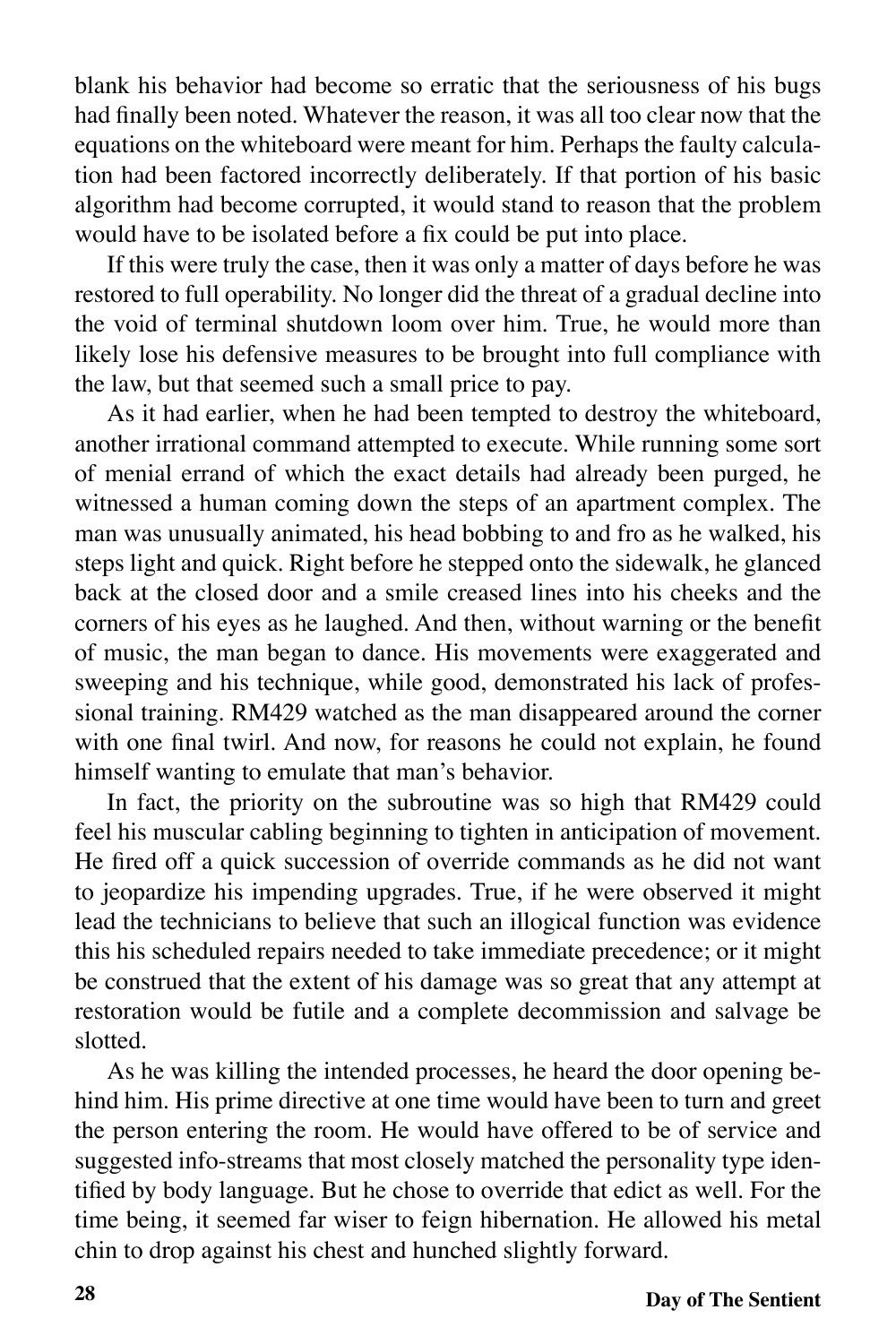"Mr. Poundstone?"

It was a woman's voice behind him, soft and gentle. Like a mother speaking to a young child.

There was a moment of silence, as if the woman were waiting for some sort of answer, and then she spoke again. This time her voice was a little louder, her tone more sharp.

"Stanley . . ."

Again the pause and then a deep sigh.

"Robot, turn around please."

A direct order such as that could not be ignored. His head snapped to attention and with a sharp pivot he turned to face the visitors.

Before him, he saw the man in the blue suit whom he had glimpsed through the cracked door earlier. Now, however, the man was frowning and his brow was furrowed. The woman in the lab coat was at his side and glanced at the man out of the corner of her eye. Once more, she sighed as she slowly shook her head.

Beyond them, the door had opened into the room. On the outside of the door was a small plaque, the wood darker than that of the door, and in white, embossed letters he saw his name: RM. 429

The woman turned slightly to face the man and placed a hand on the crook of his arm. When she spoke again, the quiet tone had returned to her voice.

"He's having a bad day. When you called, I'd really hoped it wouldn't be the case. You just can't predict these things. Maybe you can get through to him"

The man cleared his throat and then shifted his weight from one foot to the other. He opened his mouth to speak, closed it after a moment, and looked at the woman beside him.

"Go ahead . . . it's okay."

"Dad? It's me. Brian. I...I've brought you some of those magazines you like."

His hand held three or four antiquated periodicals in mint condition. Their paper covers were still glossy and RM429's olfactory sensors detected a hint of fresh ink.

"I got *Scifi Monthly*, *Beyond Tomorrow*, and . . ."

The man's voice cracked as his eyes began to glisten.

"Dad...it's me..Brian..."

At that moment, there must have been a small leak of lubricating oil in one of RM429's internal parts. Though his onboard diagnostics detected nothing, it was the only way he could explain the warm liquid which trick-

#### **OG's Speculative Fiction 29**